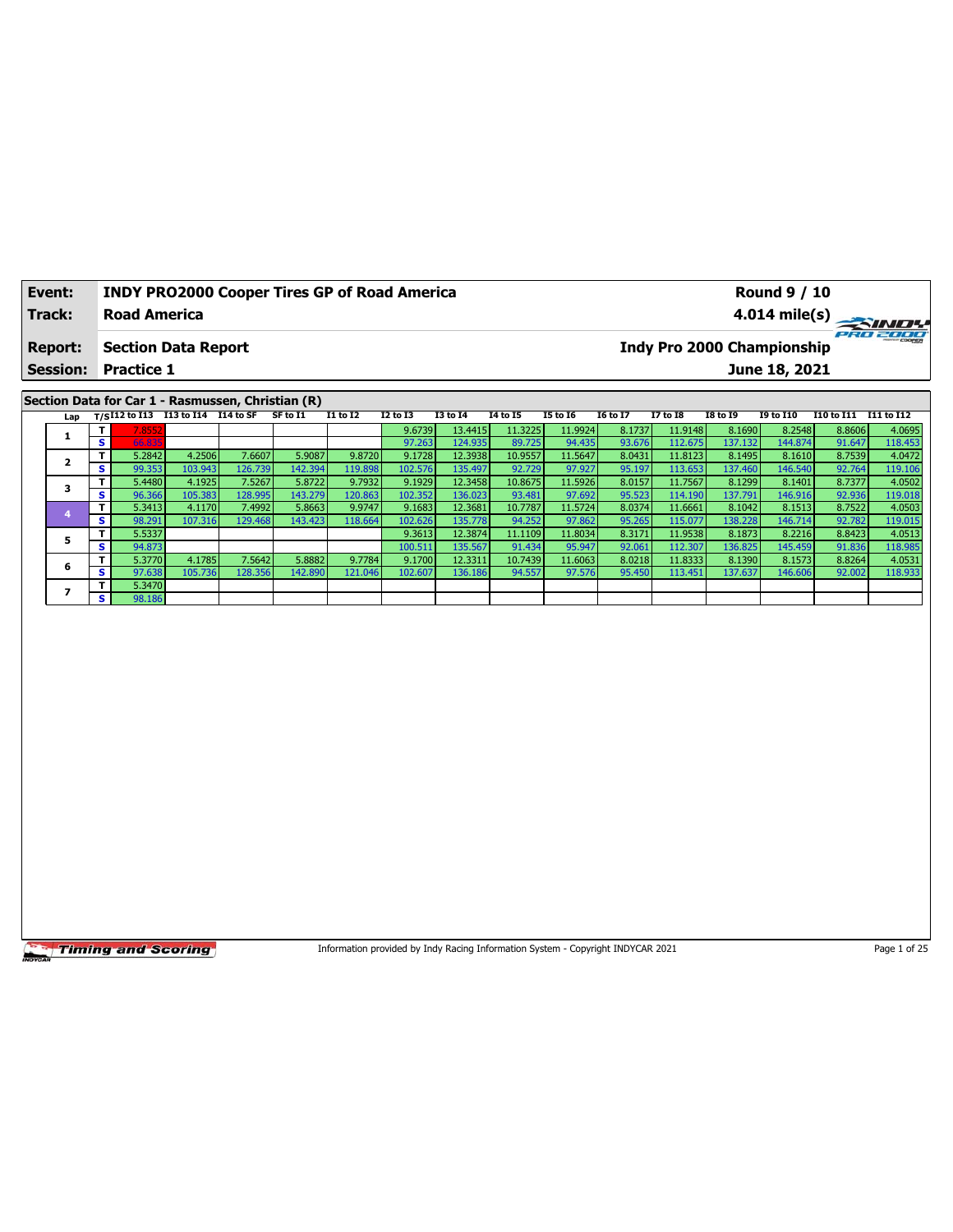| Event:         |                         |                                                     |          |          |                 | <b>INDY PRO2000 Cooper Tires GP of Road America</b> |  | <b>Round 9 / 10</b>               |                 |
|----------------|-------------------------|-----------------------------------------------------|----------|----------|-----------------|-----------------------------------------------------|--|-----------------------------------|-----------------|
| Track:         |                         | <b>Road America</b>                                 |          |          |                 |                                                     |  | $4.014$ mile(s)                   | <b>PRO 2000</b> |
| <b>Report:</b> |                         | <b>Section Data Report</b>                          |          |          |                 |                                                     |  | <b>Indy Pro 2000 Championship</b> |                 |
|                |                         | <b>Session: Practice 1</b>                          |          |          |                 |                                                     |  | June 18, 2021                     |                 |
|                |                         | Section Data for Car 1 - Rasmussen, Christian (R)   |          |          |                 |                                                     |  |                                   |                 |
|                | Lap                     | $T/S$ Lap                                           | PI to PO | PO to SF | <b>SF to PI</b> | PIA to PO                                           |  |                                   |                 |
|                |                         | $\overline{\mathbf{r}}$<br>595.5754                 | 451.5481 | 127.1038 |                 | 467.1823                                            |  |                                   |                 |
|                | $\mathbf{1}$            | $\overline{\mathbf{s}}$<br>24.                      |          | 107.065  |                 |                                                     |  |                                   |                 |
|                | $\mathbf{2}$            | 126.0302<br>T                                       |          |          |                 |                                                     |  |                                   |                 |
|                |                         | $\overline{\mathbf{s}}$<br>114.658<br>T<br>125.6617 |          |          |                 |                                                     |  |                                   |                 |
|                | 3                       | $\overline{\mathbf{s}}$<br>114.994                  |          |          |                 |                                                     |  |                                   |                 |
|                |                         | 125.4475<br>$\overline{\mathbf{r}}$                 |          |          | 138.0371        |                                                     |  |                                   |                 |
|                | $\overline{4}$          | s<br>115.191                                        |          |          | 103.559         |                                                     |  |                                   |                 |
|                | 5                       | 514.2593<br>T                                       | 376.8824 | 124.9495 |                 | 392.4808                                            |  |                                   |                 |
|                |                         | $\overline{\mathbf{s}}$<br>28.099<br>125.6685<br>T  | 2.630    | 108.911  | 139.4053        | 3.877                                               |  |                                   |                 |
|                | 6                       | s<br>114.988                                        |          |          | 102.543         |                                                     |  |                                   |                 |
|                |                         | $\mathbf T$                                         |          |          |                 |                                                     |  |                                   |                 |
|                | $\overline{\mathbf{z}}$ | $\overline{\mathbf{s}}$                             |          |          |                 |                                                     |  |                                   |                 |
|                |                         |                                                     |          |          |                 |                                                     |  |                                   |                 |
|                |                         |                                                     |          |          |                 |                                                     |  |                                   |                 |
|                |                         |                                                     |          |          |                 |                                                     |  |                                   |                 |
|                |                         |                                                     |          |          |                 |                                                     |  |                                   |                 |
|                |                         |                                                     |          |          |                 |                                                     |  |                                   |                 |
|                |                         |                                                     |          |          |                 |                                                     |  |                                   |                 |
|                |                         |                                                     |          |          |                 |                                                     |  |                                   |                 |
|                |                         |                                                     |          |          |                 |                                                     |  |                                   |                 |
|                |                         |                                                     |          |          |                 |                                                     |  |                                   |                 |
|                |                         |                                                     |          |          |                 |                                                     |  |                                   |                 |
|                |                         |                                                     |          |          |                 |                                                     |  |                                   |                 |
|                |                         |                                                     |          |          |                 |                                                     |  |                                   |                 |
|                |                         |                                                     |          |          |                 |                                                     |  |                                   |                 |
|                |                         |                                                     |          |          |                 |                                                     |  |                                   |                 |
|                |                         |                                                     |          |          |                 |                                                     |  |                                   |                 |
|                |                         |                                                     |          |          |                 |                                                     |  |                                   |                 |
|                |                         |                                                     |          |          |                 |                                                     |  |                                   |                 |
|                |                         |                                                     |          |          |                 |                                                     |  |                                   |                 |
|                |                         |                                                     |          |          |                 |                                                     |  |                                   |                 |

Information provided by Indy Racing Information System - Copyright INDYCAR 2021 Page 2 of 25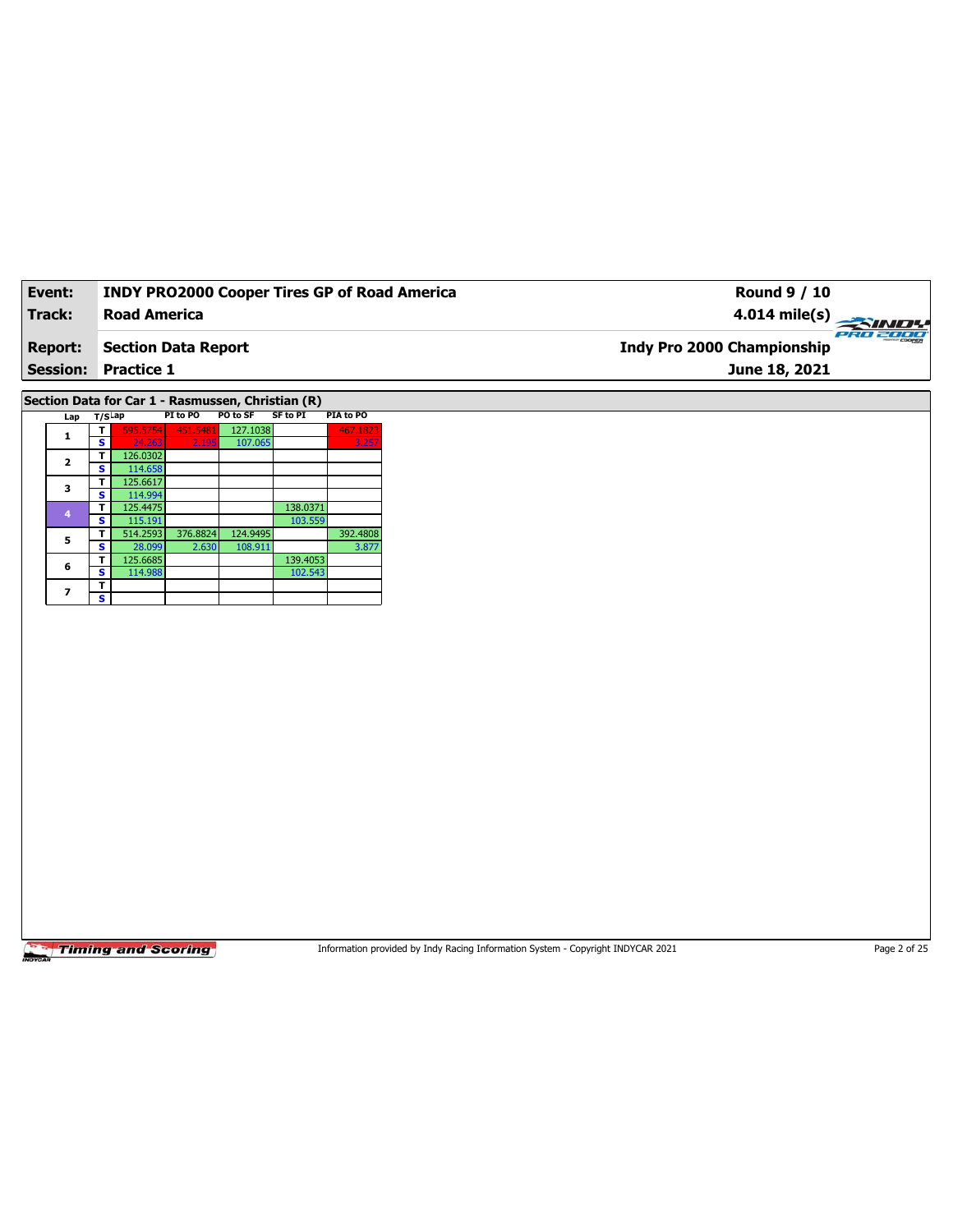| Event:          | <b>INDY PRO2000 Cooper Tires GP of Road America</b> |                 |                 |                 |                         |          |                 |           |          | <b>Round 9 / 10</b>        |  |                             |  |
|-----------------|-----------------------------------------------------|-----------------|-----------------|-----------------|-------------------------|----------|-----------------|-----------|----------|----------------------------|--|-----------------------------|--|
| Track:          | <b>Road America</b>                                 |                 |                 |                 | $4.014 \text{ mile(s)}$ |          |                 |           |          |                            |  |                             |  |
| <b>Report:</b>  | <b>Section Data Report</b>                          |                 |                 |                 |                         |          |                 |           |          | Indy Pro 2000 Championship |  | <b>PRO 2000</b>             |  |
| <b>Session:</b> | <b>Practice 1</b>                                   |                 |                 |                 |                         |          |                 |           |          | June 18, 2021              |  |                             |  |
|                 |                                                     |                 |                 |                 |                         |          |                 |           |          |                            |  |                             |  |
|                 | Section Data for Car 11 - Yeany, Hunter (R)         |                 |                 |                 |                         |          |                 |           |          |                            |  |                             |  |
|                 | $-1.1134.742$ $-13.54.744$ $-14.44.95$ $-0.54.74$   | <b>T1 44 T3</b> | <b>TO 44 TO</b> | <b>TO 44 TA</b> | <b>TALATE</b>           | TE LA TC | <b>TC 40 TT</b> | $T7 + 50$ | TO LA TO | <b>TO 44 T10</b>           |  | $T10.4 - T11$ $T11.4 - T12$ |  |

| Lap |                         |         | $T/SI12$ to $I13$ $I13$ to $I14$ $I14$ to SF |         | SF to I1 | I1 to I2 | I2 to I3 | I3 to I4 | 14 to 15 | <b>I5 to 16</b> | 16 to 17 | I7 to I8 | I8 to 19 | 19 to 110 | I10 to I11 | I11 to I12 |
|-----|-------------------------|---------|----------------------------------------------|---------|----------|----------|----------|----------|----------|-----------------|----------|----------|----------|-----------|------------|------------|
|     | T.                      | 5.5839  | 4.2612                                       | 7.7178  | 6.0225   | 11.2476  | 11.1453  | 16.1749  | 12.9780  | 14.0424         | 9.3299   | 14.2788  | 9.9899   | 10.4440   | 10.0505    | 5.4388     |
|     | s.                      | 94.020  | 103.684                                      | 125.801 | 139.703  | 105.235  | 84.422   | 103.822  | 78.279   | 80.649          | 82.068   | 94.021   | 112.136  | 114.50    | 80.797     | 88.631     |
| 2   | T                       | 9.2588  |                                              |         |          |          | 10.9318  | 12.8261  | 11.2750  | 11.8902         | 8.5500   | 11.9976  | 8.2300   | 8.2989    | 9.0327     | 4.1055     |
|     | s                       | 56.703  |                                              |         |          |          | 86.071   | 130.930  | 90.103   | 95.247          | 89.553   | 111.897  | 136.115  | 144.105   | 89.901     | 117.415    |
| 3   | Τ.                      | 5.4790  | 4.1797                                       | 7.6255  | 5.9758   | 10.0278  | 9.4710   | 12.6621  | 11.0442  | 11.7113         | 7.9921   | 11.7378  | 8.2109   | 8.2518    | 8.8600     | 4.0707     |
|     | <b>S</b>                | 95.820  | 105.706                                      | 127.324 | 140.795  | 118.035  | 99.346   | 132.626  | 91.986   | 96.701          | 95.805   | 114.374  | 136.432  | 144.927   | 91.653     | 118.418    |
|     | $\mathbf{T}$            | 5.3679  | 4.2109                                       | 7.6602  | 6.0071   | 9.9274   | 9.3074   | 12.6731  | 10.7622  | 11.6128         | 7.9707   | 11.7285  | 8.2066   | 8.2588    | 8.7243     | 4.0603     |
|     | s.                      | 97.804  | 104.923                                      | 126.747 | 140.062  | 119.229  | 101.093  | 132.510  | 94.396   | 97.522          | 96.062   | 114.465  | 136.503  | 144.804   | 93.079     | 118.722    |
| 5   | T.                      | 5.2844  | 4.1320                                       | 7.5864  | 5.9976   | 9.8127   | 9.1295   | 12.6348  | 10.7592  | 11.6475         | 7.9335   | 11.7275  | 8.2574   | 8.2622    | 13.0546    | 4.5083     |
|     | s.                      | 99.349  | 106.926                                      | 127.980 | 140.283  | 120.623  | 103.062  | 132.912  | 94.422   | 97.231          | 96.512   | 114.475  | 135.663  | 144.745   | 62.204     | 106.924    |
| 6   | T.                      | 5.5261  | 4.3342                                       | 7.7480  | 6.0412   | 10.0515  | 9.2199   | 12.6072  | 10.9997  | 11.8609         | 8.1970   | 11.7692  | 8.2338   | 8.3054    | 8.8106     | 4.0727     |
|     | <b>S</b>                | 95.004  | 101.938                                      | 125.311 | 139.271  | 117.757  | 102.052  | 133.203  | 92.358   | 95.482          | 93.410   | 114.069  | 136.052  | 143.992   | 92.167     | 118.360    |
|     | T                       | 5.3692  |                                              |         |          |          | 9.5084   | 12.7256  | 11.2580  | 11.7364         | 8.0839   | 11.7190  | 8.2544   | 8.3636    | 8.9364     | 4.1029     |
|     | s.                      | 97.780  |                                              |         |          |          | 98.956   | 131.964  | 90.239   | 96.495          | 94.717   | 114.558  | 135.713  | 142.990   | 90.869     | 117.489    |
| 8   | $\mathbf{T}$            | 5.2617  | 4.1979                                       | 7.6664  | 6.0311   | 10.9258  | 9.5791   | 12.7160  | 10.9082  | 11.5903         | 8.0290   | 11.7355  | 8.2547   | 8.3568    | 8.8263     | 4.0754     |
|     | s.                      | 99.778  | 105.247                                      | 126.645 | 139.504  | 108.334  | 98.225   | 132.063  | 93.133   | 97.711          | 95.365   | 114.396  | 135.708  | 143.106   | 92.003     | 118.282    |
| 9   | T.                      | 5.2398  | 4.1418                                       | 7.6509  | 6.0292   | 10.0764  | 9.1749   | 12.6762  | 10.8637  | 11.6776         | 8.0138   | 11.7992  | 8.2234   | 8.3237    | 8.9337     | 4.0852     |
|     | s.                      | 100.195 | 106.673                                      | 126.901 | 139.548  | 117.466  | 102.553  | 132.478  | 93.514   | 96.981          | 95.545   | 113.779  | 136.224  | 143.675   | 90.897     | 117.998    |
| 10  | $\mathbf{T}$            | 5.2624  | 4.1905                                       | 7.6447  | 6.0488   | 9.8988   | 9.2059   | 12.6810  | 10.9249  | 11.6037         | 7.9685   | 11.7315  | 8.2481   | 8.3229    | 8.8123     | 4.0601     |
|     | <b>S</b>                | 99.764  | 105.433                                      | 127.004 | 139.096  | 119.574  | 102.207  | 132.428  | 92.990   | 97.598          | 96.089   | 114.435  | 135.816  | 143.689   | 92.149     | 118.727    |
| 11  | T.                      | 5.4562  |                                              |         |          |          |          |          |          |                 |          |          |          |           |            |            |
|     | $\overline{\mathbf{s}}$ | 96.221  |                                              |         |          |          |          |          |          |                 |          |          |          |           |            |            |

Information provided by Indy Racing Information System - Copyright INDYCAR 2021 Page 3 of 25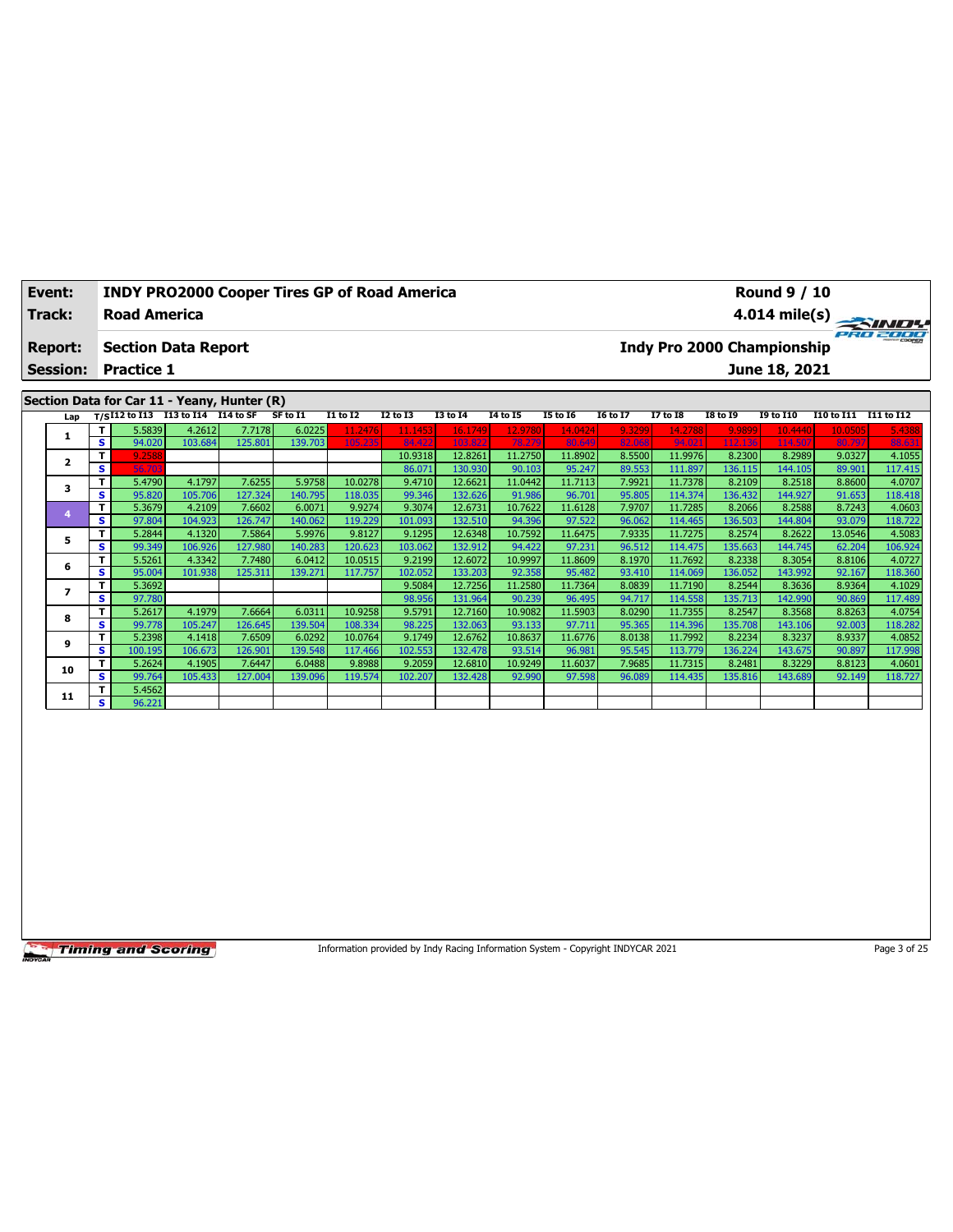| Event:         | <b>INDY PRO2000 Cooper Tires GP of Road America</b> | Round 9 / 10                                  |
|----------------|-----------------------------------------------------|-----------------------------------------------|
| Track:         | <b>Road America</b>                                 | 4.014 mile(s) $\rightarrow$                   |
| <b>Report:</b> | <b>Section Data Report</b>                          | PRO 2000<br><b>Indy Pro 2000 Championship</b> |
|                | <b>Session: Practice 1</b>                          | June 18, 2021                                 |
|                |                                                     |                                               |
|                | Section Data for Car 11 - Veany Hunter (D)          |                                               |

| Lap            | T/S <sup>⊥ap</sup> |          | PI to PO | PO to SF | <b>SF to PI</b> | PIA to PO |
|----------------|--------------------|----------|----------|----------|-----------------|-----------|
|                | т                  | 148.7055 |          | 131.8366 | 172.3748        |           |
| 1              | s                  | 97.175   |          | 103.222  | 82.930          |           |
| $\mathbf{2}$   | т                  | 425.7705 | 272.3949 | 129.4276 |                 | 288.1541  |
|                | s                  | 33.939   | 3.639    | 105.143  |                 | 5.281     |
| з              | т                  | 127.2997 |          |          |                 |           |
|                | s                  | 113.515  |          |          |                 |           |
| $\overline{4}$ | т                  | 126.4782 |          |          |                 |           |
|                | s                  | 114.252  |          |          |                 |           |
| 5              | т                  | 130.7276 |          |          |                 |           |
|                | s                  | 110.538  |          |          |                 |           |
| 6              | T                  | 127.7774 |          |          | 142.5074        |           |
|                | s.                 | 113.090  |          |          | 100.311         |           |
| 7              | T                  | 264.8078 | 123.6483 | 125.9472 |                 | 139.2576  |
|                | s.                 | 54.569   | 8.018    | 108.049  |                 | 10.928    |
| 8              | т                  | 128.1542 |          |          |                 |           |
|                | s                  | 112.758  |          |          |                 |           |
| 9              | т                  | 126.9095 |          |          |                 |           |
|                | s                  | 113.864  |          |          |                 |           |
| 10             | T                  | 126.6041 |          |          | 143.5351        |           |
|                | s                  | 114.138  |          |          | 99.592          |           |
| 11             | т                  |          |          |          |                 |           |
|                | s                  |          |          |          |                 |           |

Information provided by Indy Racing Information System - Copyright INDYCAR 2021 Page 4 of 25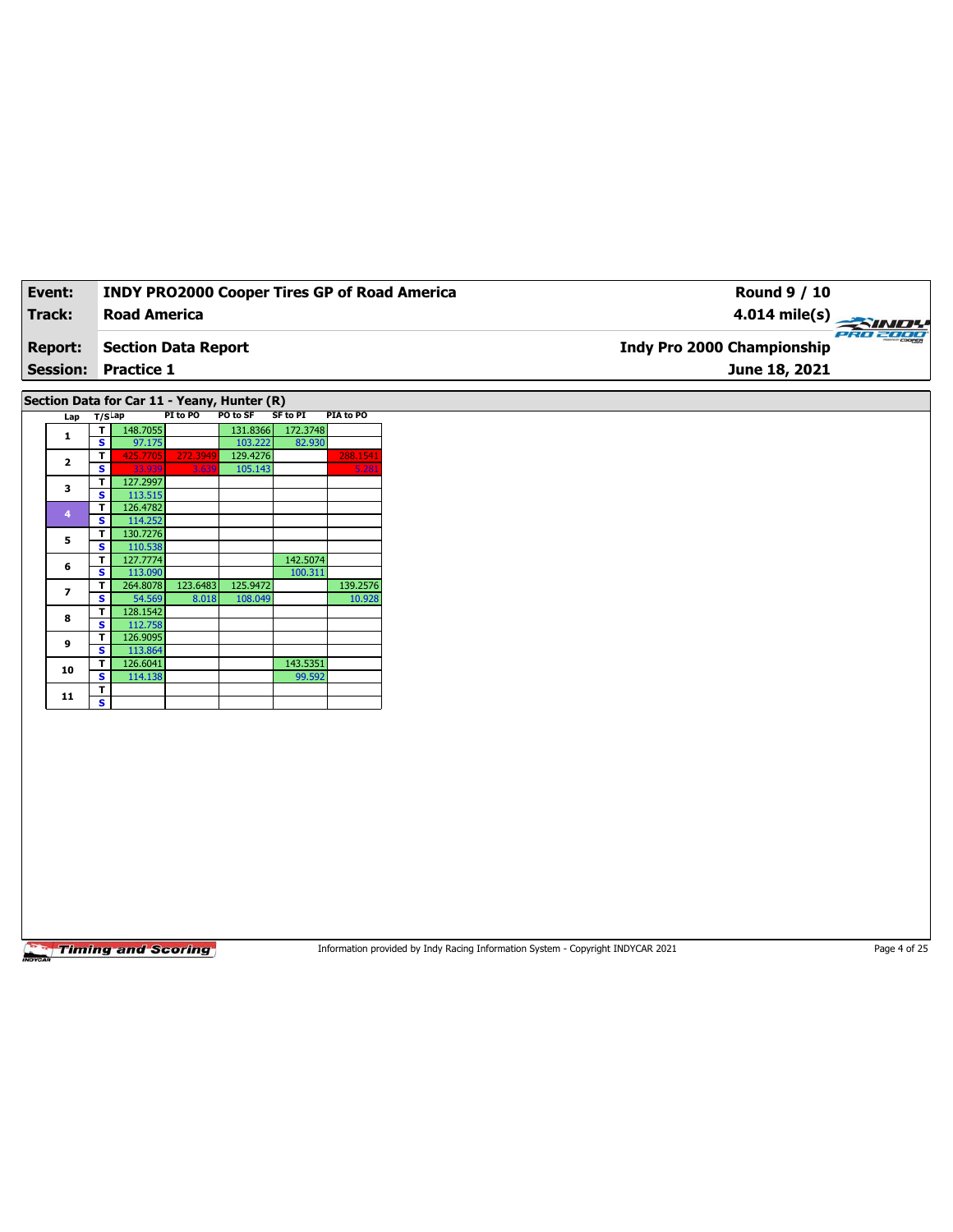| Event:         | <b>INDY PRO2000 Cooper Tires GP of Road America</b> | <b>Round 9 / 10</b>                           |
|----------------|-----------------------------------------------------|-----------------------------------------------|
| Track:         | <b>Road America</b>                                 |                                               |
| <b>Report:</b> | <b>Section Data Report</b>                          | PRO 2000<br><b>Indy Pro 2000 Championship</b> |
|                | <b>Session: Practice 1</b>                          | June 18, 2021                                 |
|                | Section Data for Car 18 - McElrea, Hunter           |                                               |

## **Section Data for Car 18 - McElrea, Hunter**

| Lap                     |    |        | T/SI12 to I13 I13 to I14 $\overline{114}$ to SF |         | SF to I1 | <b>I1 to I2</b> | <b>I2 to I3</b> | <b>I3 to I4</b> | 14 to 15 | <b>I5 to 16</b> | <b>16 to 17</b> | 17 to 18 | <b>I8 to 19</b> | <b>19 to I10</b> | I10 to I11 | I11 to I12 |
|-------------------------|----|--------|-------------------------------------------------|---------|----------|-----------------|-----------------|-----------------|----------|-----------------|-----------------|----------|-----------------|------------------|------------|------------|
|                         |    | 5.3474 | 4.2345                                          | 7.6572  | 5.9349   | 10.2161         | 10.1313         | 15.2872         | 14.0786  | 13.9502         | 9.6873          | 14.2256  | 9.5978          | 9.8239           | 9.6532     | 5.0764     |
|                         | s  | 98.179 | 104.338                                         | 126.797 | 141.765  | 115.860         | 92.872          | 109.851         | 72.160   | 81.182          | 79.040          | 94.372   | 116.717         | 121.735          | 84.122     | 94.958     |
| $\overline{\mathbf{z}}$ | T. | 8.8745 |                                                 |         |          |                 | 9.8074          | 12.5986         | 11.3731  | 12.8219         | 15.4124         | 12.5136  | 8.2494          | 8.2751           | 8.9455     | 4.1285     |
|                         | s  | 59.158 |                                                 |         |          |                 | 95.939          | 133.294         | 89.326   | 88.325          | 49.680          | 107.283  | 135.795         | 144.519          | 90.777     | 116.760    |
| 3                       | т  | 5.3446 | 4.1877                                          | 7.5790  | 5.8937   | 9.8083          | 9.2358          | 12.4002         | 11.0060  | 11.7914         | 8.1739          | 11.9354  | 8.2137          | 8.1848           | 8.8772     | 4.1091     |
|                         | s  | 98.230 | 105.504                                         | 128.105 | 142.756  | 120.677         | 101.876         | 135.427         | 92.305   | 96.045          | 93.674          | 112.481  | 136.385         | 146.113          | 91.475     | 117.312    |
| 4                       | т  | 5.3753 | 4.1833                                          | 7.5823  | 5.8994   | 9.8890          | 9.2559          | 12.3665         | 10.9440  | 11.7769         | 8.1701          | 11.9197  | 8.1846          | 8.1723           | 8.7969     | 4.0805     |
|                         | s  | 97.669 | 105.615                                         | 128.049 | 142.619  | 119.692         | 101.655         | 135.796         | 92.828   | 96.163          | 93.718          | 112.629  | 136.870         | 146.337          | 92.310     | 118.134    |
| 5                       | т  | 5.2971 | 4.1734                                          | 7.5476  | 5.9060   | 9.8427          | 9.1737          | 12.4221         | 11.0171  | 11.6371         | 8.0331          | 12.0807  | 8.2567          | 8.2216           | 8.8239     | 4.1070     |
|                         | s  | 99.111 | 105.865                                         | 128.638 | 142.459  | 120.255         | 102.566         | 135.188         | 92.212   | 97.318          | 95.316          | 111.128  | 135.675         | 145.459          | 92.028     | 117.372    |
| 6                       |    | 5.2627 | 4.1670                                          | 7.5712  | 5.9046   | 9.8199          | 9.1258          | 12.3471         | 10.9350  | 11.6619         | 8.1397          | 12.0771  | 8.2419          | 8.2036           | 8.8008     | 4.1073     |
|                         | s  | 99.759 | 106.028                                         | 128.237 | 142.493  | 120.534         | 103.104         | 136.009         | 92.904   | 97.111          | 94.068          | 111.161  | 135.919         | 145.779          | 92.270     | 117.363    |
|                         |    | 5.4293 |                                                 |         |          |                 | 9.5937          | 12.5148         | 11.0603  | 11.7175         | 8.1923          | 12.1410  | 8.3004          | 8.2825           | 8.7724     | 4.0837     |
|                         | s  | 96.698 |                                                 |         |          |                 | 98.076          | 134.187         | 91.852   | 96.650          | 93.464          | 110.576  | 134.961         | 144.390          | 92.568     | 118.041    |
| 8                       | т  | 5.3429 | 4.2619                                          | 7.6478  | 5.9186   | 9.9356          | 9.1755          | 12.4720         | 11.3895  | 11.8908         | 8.1418          | 12.0651  | 8.2217          | 8.2157           | 8.7552     | 4.0801     |
|                         | s  | 98.261 | 103.667                                         | 126.953 | 142.156  | 119.131         | 102.546         | 134.647         | 89.197   | 95.242          | 94.043          | 111.271  | 136.253         | 145.564          | 92.750     | 118.145    |
| 9                       |    | 5.3109 | 4.2535                                          | 7.6419  | 5.9232   | 9.9763          | 9.1940          | 12.4631         | 10.8087  | 11.7030         | 8.1188          | 12.0123  | 8.1646          | 8.1669           | 8.7643     | 4.0766     |
|                         | s. | 98.853 | 103.872                                         | 127.051 | 142.045  | 118.645         | 102.339         | 134.743         | 93.990   | 96.770          | 94.310          | 111.760  | 137.205         | 146.434          | 92.654     | 118.247    |
| 10                      |    | 5.3129 | 4.2104                                          | 7.5515  | 5.8959   | 9.8837          | 9.1107          | 12.3854         | 10.7080  | 11.6307         | 8.0405          | 12.0904  | 8.2047          | 8.1457           | 8.7062     | 4.0804     |
|                         | s  | 98.816 | 104.935                                         | 128.572 | 142.703  | 119.756         | 103.275         | 135.589         | 94.874   | 97.372          | 95.228          | 111.039  | 136.535         | 146.815          | 93.272     | 118.137    |
| 11                      | т  | 5.4347 |                                                 |         |          |                 |                 |                 |          |                 |                 |          |                 |                  |            |            |
|                         | s. | 96.601 |                                                 |         |          |                 |                 |                 |          |                 |                 |          |                 |                  |            |            |

**Timing and Scoring** 

Information provided by Indy Racing Information System - Copyright INDYCAR 2021 Page 5 of 25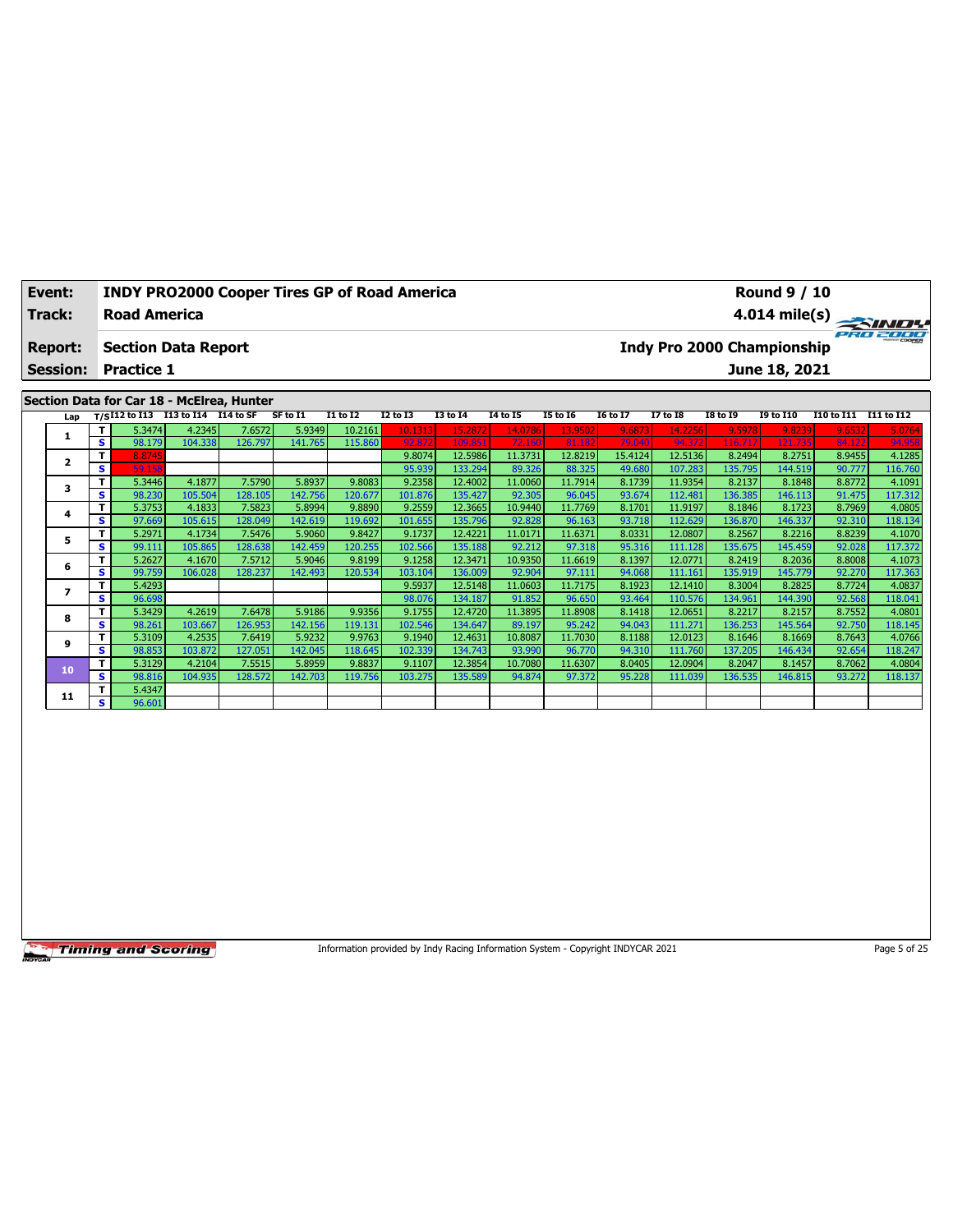| Event:          | <b>INDY PRO2000 Cooper Tires GP of Road America</b> | Round 9 / 10                                  |
|-----------------|-----------------------------------------------------|-----------------------------------------------|
| Track:          | Road America                                        | $4.014 \text{ mile(s)}$                       |
| <b>Report:</b>  | Section Data Report                                 | PRO 2000<br><b>Indy Pro 2000 Championship</b> |
| <b>Session:</b> | <b>Practice 1</b>                                   | June 18, 2021                                 |
|                 |                                                     |                                               |

**Section Data for Car 18 - McElrea, Hunter**

| Lap            | T/S <sup>Lap</sup> |          | PI to PO | PO to SF | SF to PI | PIA to PO |
|----------------|--------------------|----------|----------|----------|----------|-----------|
| 1              | т                  | 144.9016 |          | 130.8498 | 164.1084 |           |
|                | s                  | 99.726   |          | 104.000  | 87.107   |           |
| $\overline{2}$ | т                  | 434.9029 | 279.6342 | 135.9341 |          | 295.2402  |
|                | s                  | 33.227   | 3.545    | 100.110  |          | 5.154     |
| 3              | т                  | 126.7408 |          |          |          |           |
|                | s                  | 114.015  |          |          |          |           |
| 4              | т                  | 126.5967 |          |          |          |           |
|                | S                  | 114.145  |          |          |          |           |
| 5              | т                  | 126.5398 |          |          |          |           |
|                | s                  | 114.196  |          |          |          |           |
| 6              | т                  | 126.3656 |          |          | 138.3468 |           |
|                | S                  | 114.354  |          |          | 103.327  |           |
| 7              | т                  | 300.8364 | 162.8849 | 126.2220 |          | 178.3486  |
|                | s                  | 48.034   | 6.086    | 107.813  |          | 8.533     |
| 8              | т                  | 127.5142 |          |          |          |           |
|                | S                  | 113.324  |          |          |          |           |
| 9              | т                  | 126.5781 |          |          |          |           |
|                | S                  | 114.162  |          |          |          |           |
| 10             | т                  | 125.9571 |          |          | 141.1846 |           |
|                | s                  | 114.725  |          |          | 101.250  |           |
| 11             | т                  |          |          |          |          |           |
|                | s                  |          |          |          |          |           |

**Timing and Scoring** 

Information provided by Indy Racing Information System - Copyright INDYCAR 2021 Page 6 of 25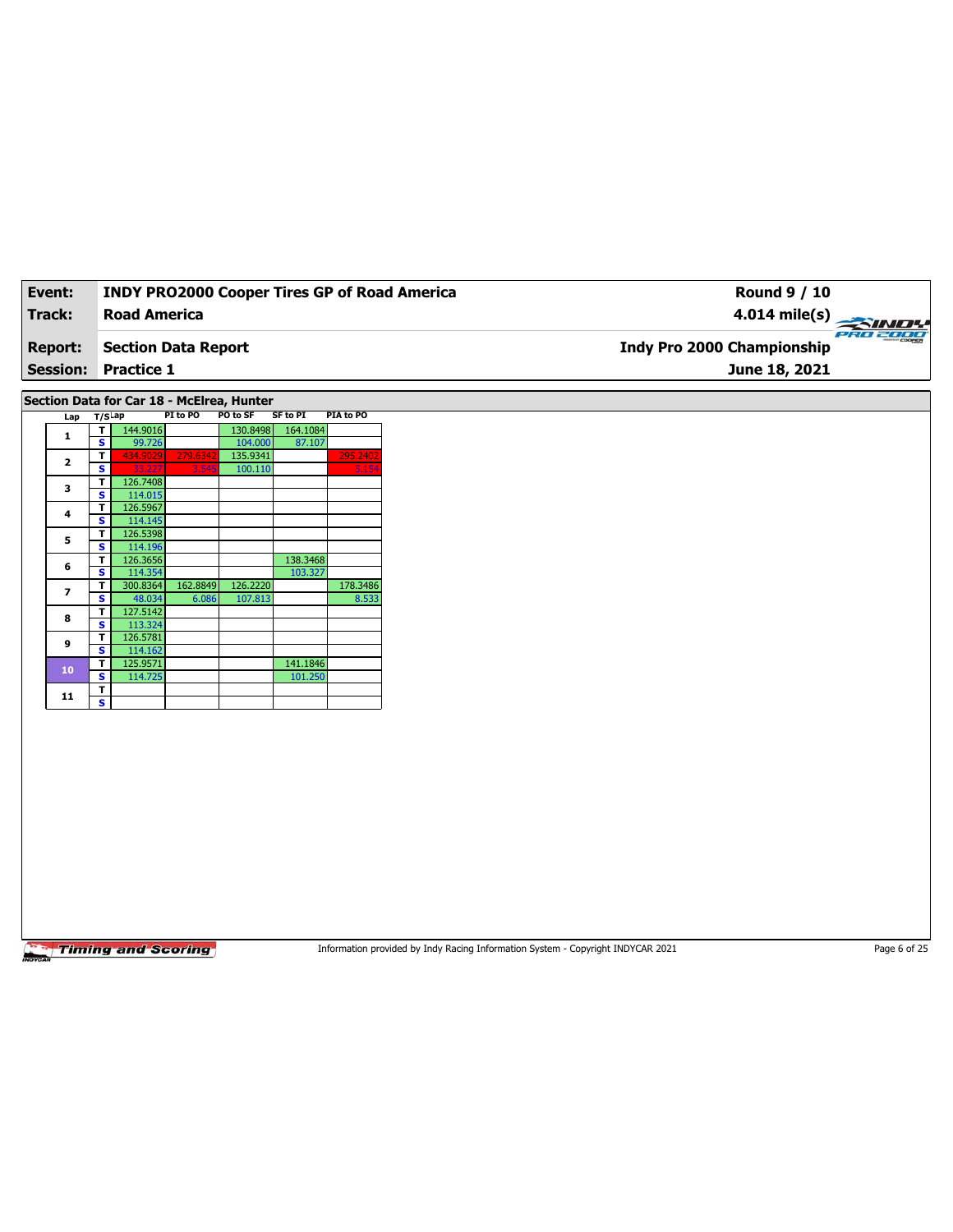| Event:          | <b>INDY PRO2000 Cooper Tires GP of Road America</b>                       |          |          |          |                 |          |                 |                 |                 | <b>Round 9 / 10</b>               |                                     |                         |
|-----------------|---------------------------------------------------------------------------|----------|----------|----------|-----------------|----------|-----------------|-----------------|-----------------|-----------------------------------|-------------------------------------|-------------------------|
| Track:          | <b>Road America</b>                                                       |          |          |          |                 |          |                 |                 |                 |                                   |                                     | $4.014 \text{ mile(s)}$ |
| <b>Report:</b>  | <b>Section Data Report</b>                                                |          |          |          |                 |          |                 |                 |                 | <b>Indy Pro 2000 Championship</b> |                                     | ero zooo                |
| <b>Session:</b> | <b>Practice 1</b>                                                         |          |          |          |                 |          |                 |                 |                 | June 18, 2021                     |                                     |                         |
|                 |                                                                           |          |          |          |                 |          |                 |                 |                 |                                   |                                     |                         |
|                 | Section Data for Car 21 - Simpson, Kyffin (R)                             |          |          |          |                 |          |                 |                 |                 |                                   |                                     |                         |
|                 | $\mu_{\text{on}}$ $\mu_{\text{c}}$ [12 to [13 to [14 to 14 to SF SF to [1 | T1 to T2 | 12 to 13 | T3 to T4 | <b>14 to 15</b> | 15 to 16 | <b>I6 to 17</b> | <b>17 to 18</b> | <b>TR to TQ</b> | T9 to T10                         | <b>T10</b> to T11 <b>T11</b> to T12 |                         |

| Lap      |     |        | $T/SI12$ to I13 I13 to I14 I14 to SF |         | SF to I1 | I1 to I2 | I2 to I3 | I3 to I4 | 14 to 15 | I5 to I6 | 16 to 17 | I7 to I8 | I8 to 19 | I9 to I10 | I10 to I11 | I11 to I12 |
|----------|-----|--------|--------------------------------------|---------|----------|----------|----------|----------|----------|----------|----------|----------|----------|-----------|------------|------------|
|          | T.  | 5.7554 | 4.1410                               | 7.4065  | 5.8393   | 10.1235  | 9.5998   | 13.7548  | 13.2628  | 13.4626  | 8.7805   | 14.3371  | 9.1039   | 9.1261    | 9.9266     | 5.4080     |
|          | S   | 91.219 | 106.694                              | 131.089 | 144.086  | 116.920  | 98.013   | 122.090  | 76.598   | 84.122   | 87.203   | 93.638   | 123.049  | 131.043   | 81.805     | 89.136     |
|          | т   | 8.1532 |                                      |         |          |          | 9.6204   | 12.4576  | 11.0034  | 12.0227  | 8.2153   | 13.9600  | 8.4287   | 8.2424    | 8.8928     | 4.1274     |
|          | s   | 64.392 |                                      |         |          |          | 97.804   | 134.803  | 92.327   | 94.197   | 93.202   | 96.168   | 132.906  | 145.092   | 91.315     | 116.792    |
| 3        | T.  | 5.4498 | 4.1520                               | 7.4996  | 5.8338   | 9.8806   | 9.2592   | 12.3438  | 10.9041  | 11.7845  | 8.0819   | 12.1218  | 8.1894   | 8.1353    | 8.8891     | 4.0700     |
|          | S   | 96.334 | 106.411                              | 129.461 | 144.222  | 119.794  | 101.619  | 136.045  | 93.168   | 96.101   | 94.740   | 110.751  | 136.790  | 147.002   | 91.353     | 118.439    |
| 4        | T.  | 5.4253 | 4.1494                               | 7.4871  | 5.8351   | 9.9025   | 9.1647   | 12.3565  | 10.9239  | 11.6851  | 8.0749   | 12.0339  | 8.1775   | 8.1152    | 8.7504     | 4.0776     |
|          | s.  | 96.769 | 106.478                              | 129.678 | 144.190  | 119.529  | 102.667  | 135.906  | 92.999   | 96.918   | 94.822   | 111.560  | 136.989  | 147.367   | 92.801     | 118.218    |
| 5        | T.  | 5.4387 |                                      |         |          |          | 9.4587   | 12.4085  | 11.0386  | 11.7579  | 8.0939   | 12.0442  | 8.1795   | 8.1407    | 8.7999     | 4.0645     |
|          | s.  | 96.530 |                                      |         |          |          | 99.476   | 135.336  | 92.032   | 96.318   | 94.600   | 111.464  | 136.955  | 146.905   | 92.279     | 118.599    |
| 6        | T.  | 5.3965 | 4.1775                               | 7.5318  | 5.8565   | 9.9259   | 9.1902   | 12.3210  | 10.8276  | 11.6874  | 8.0575   | 11.9133  | 8.1562   | 8.1200    | 8.7510     | 4.0520     |
|          | S   | 97.285 | 105.761                              | 128.908 | 143.663  | 119.247  | 102.382  | 136.297  | 93.826   | 96.899   | 95.027   | 112.689  | 137.347  | 147.279   | 92.795     | 118.965    |
|          | T.  | 5.3531 | 4.1381                               | 7.5068  | 5.8490   | 9.9767   | 9.1367   | 12.2886  | 10.8230  | 11.6795  | 8.0578   | 11.9488  | 8.1305   | 8.0962    | 8.7844     | 4.0475     |
|          | S   | 98.074 | 106.768                              | 129.337 | 143.847  | 118.640  | 102.981  | 136.657  | 93.866   | 96.965   | 95.024   | 112.354  | 137.781  | 147.712   | 92.442     | 119.097    |
| 8        | T.  | 5.3752 | 4.1653                               | 7.5180  | 5.8365   | 9.9173   | 9.2353   | 12.6701  | 12.0582  | 13.1540  | 9.7144   | 14.6542  | 8.4388   | 8.1585    | 8.9020     | 4.0461     |
|          | S   | 97.671 | 106.071                              | 129.145 | 144.156  | 119.351  | 101.882  | 132.542  | 84.250   | 86.095   | 78.819   | 91.612   | 132.747  | 146.584   | 91.221     | 119.138    |
| <b>g</b> | T.  | 5.3779 | 4.1475                               | 7.4714  | 5.8405   | 9.9655   | 9.1962   | 12.2935  | 10.6705  | 11.6804  | 8.1229   | 11.9270  | 8.1449   | 8.0678    | 8.8256     | 4.0328     |
|          | S   | 97.622 | 106.526                              | 129.950 | 144.057  | 118.773  | 102.315  | 136.602  | 95.207   | 96.957   | 94.262   | 112.560  | 137.537  | 148.232   | 92.010     | 119.531    |
| 10       | T.  | 5.6182 |                                      |         |          |          |          |          |          |          |          |          |          |           |            |            |
|          | s l | 93.446 |                                      |         |          |          |          |          |          |          |          |          |          |           |            |            |

Information provided by Indy Racing Information System - Copyright INDYCAR 2021 Page 7 of 25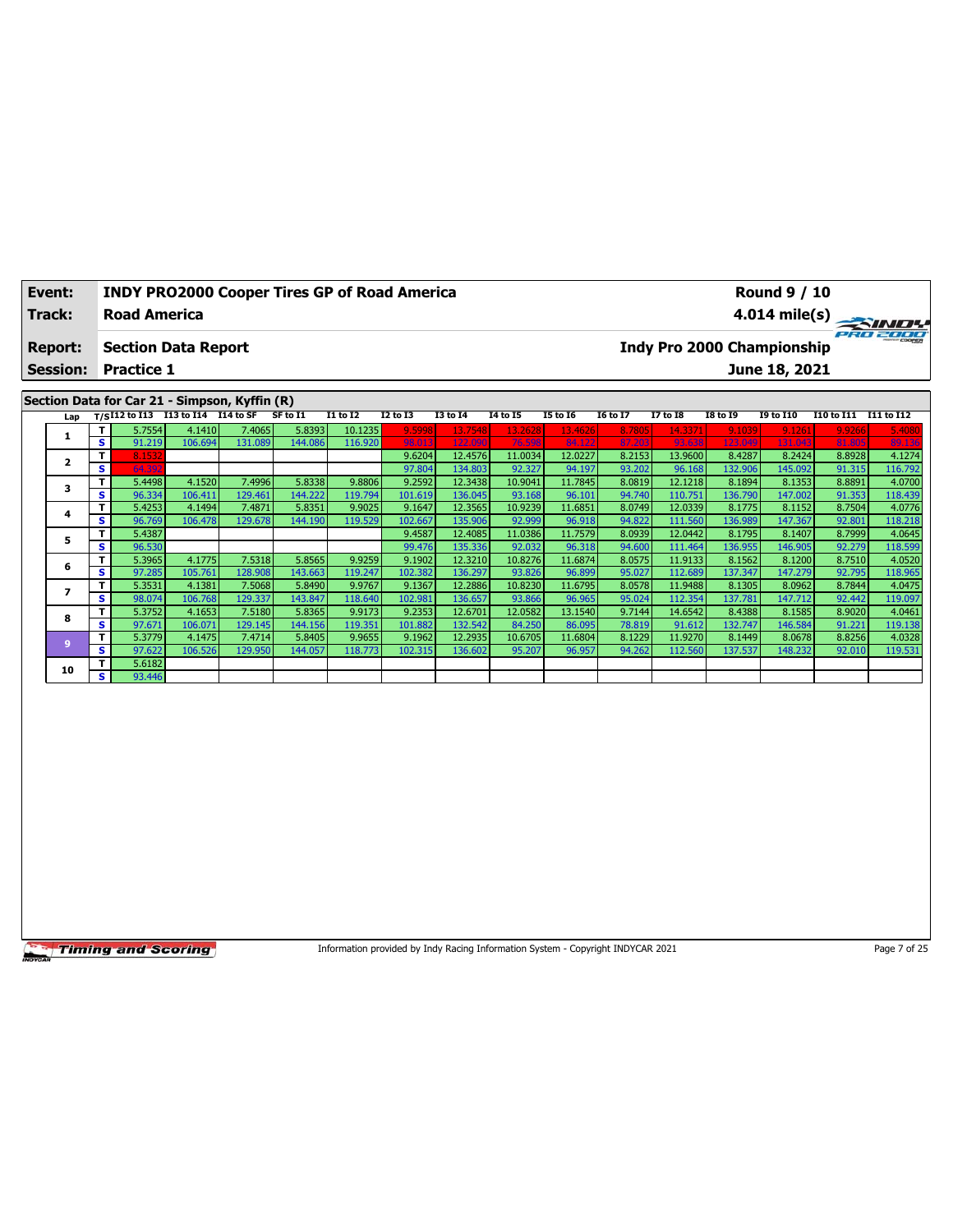| Event:         | <b>INDY PRO2000 Cooper Tires GP of Road America</b>                   | <b>Round 9 / 10</b>                    |
|----------------|-----------------------------------------------------------------------|----------------------------------------|
| Track:         | <b>Road America</b>                                                   | $4.014 \text{ mile(s)}$                |
| <b>Report:</b> | <b>Section Data Report</b>                                            | PRO 2000<br>Indy Pro 2000 Championship |
|                | <b>Session: Practice 1</b>                                            | June 18, 2021                          |
|                |                                                                       |                                        |
|                | Section Data for Car 21 - Simpson, Kyffin (R)                         |                                        |
|                | SF to PI<br>PIA to PO<br>PI to PO<br><b>PO to SF</b><br>$I$ an T/SLap |                                        |

| Lap            |   | 173 HP   |          |          |          |          |
|----------------|---|----------|----------|----------|----------|----------|
| 1              | т | 140.0279 |          | 128.8631 | 157.5921 |          |
|                | s | 103.197  |          | 105.604  | 90.709   |          |
| $\overline{2}$ | т | 433.8726 | 287.6595 | 128.4474 |          | 303.5074 |
|                | s | 33.306   | 3.446    | 105.945  |          | 5.014    |
| 3              | т | 126.5949 |          |          |          |          |
|                | s | 114.147  |          |          |          |          |
| 4              | т | 126.1591 |          |          | 138.2412 |          |
|                | s | 114.541  |          |          | 103.406  |          |
| 5              | т | 408.3994 | 271.3698 | 124.9915 |          | 287.2627 |
|                | s | 35.383   | 3.653    | 108.875  |          | 5.297    |
| 6              | т | 125.9644 |          |          |          |          |
|                | s | 114.718  |          |          |          |          |
| 7              | т | 125.8167 |          |          |          |          |
|                | S | 114.853  |          |          |          |          |
| 8              | т | 133.8439 |          |          |          |          |
|                | s | 107.965  |          |          |          |          |
| 9              | т | 125.7644 |          |          | 139.4781 |          |
|                | s | 114.901  |          |          | 102.489  |          |
| 10             | т |          |          |          |          |          |
|                | S |          |          |          |          |          |

Information provided by Indy Racing Information System - Copyright INDYCAR 2021 Page 8 of 25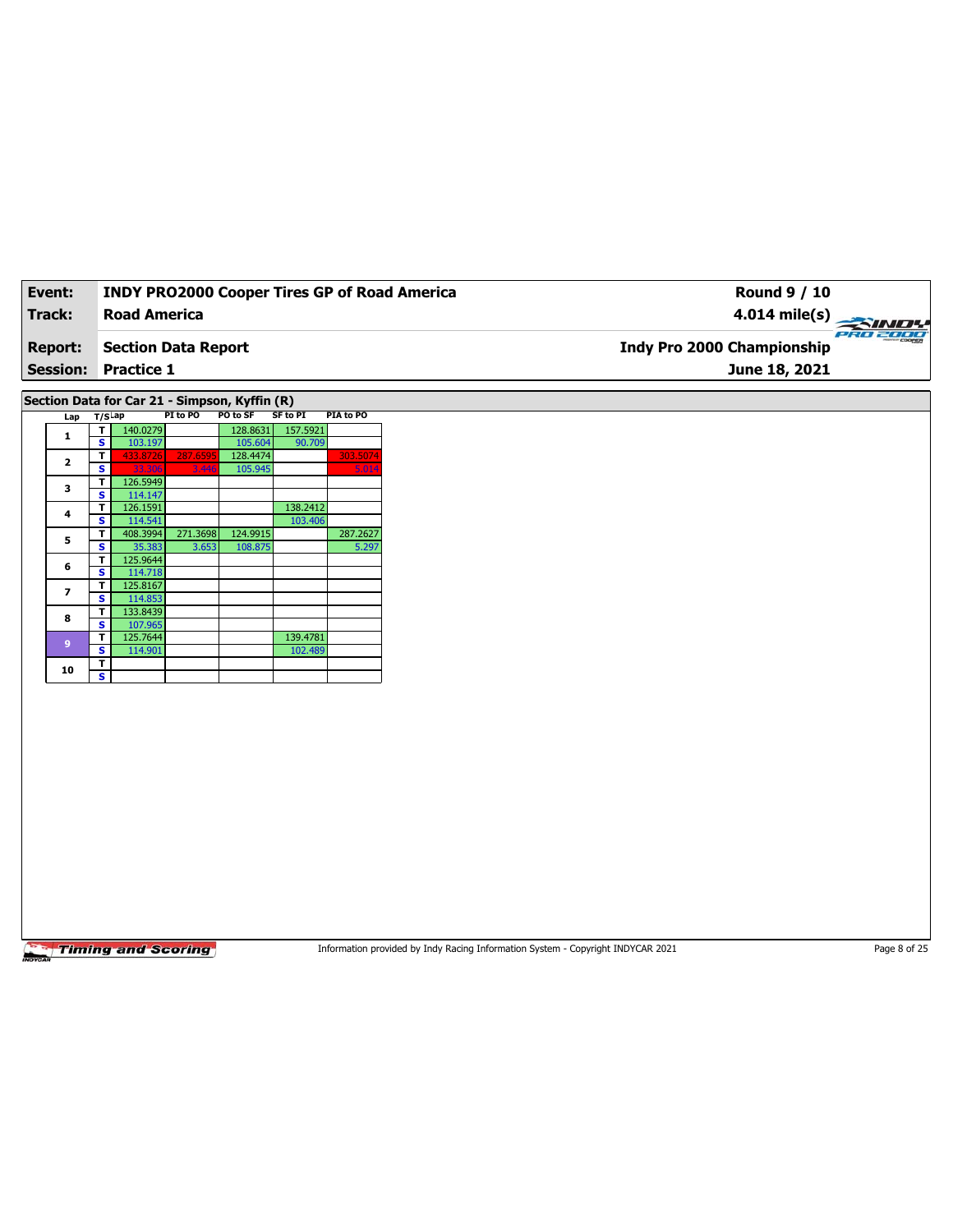| Event:                                     | <b>INDY PRO2000 Cooper Tires GP of Road America</b> | <b>Round 9 / 10</b>                           |  |  |  |  |  |  |  |
|--------------------------------------------|-----------------------------------------------------|-----------------------------------------------|--|--|--|--|--|--|--|
| Track:                                     | <b>Road America</b>                                 | 4.014 mile(s)                                 |  |  |  |  |  |  |  |
| <b>Report:</b>                             | <b>Section Data Report</b>                          | PRO 2000<br><b>Indy Pro 2000 Championship</b> |  |  |  |  |  |  |  |
| <b>Session:</b>                            | <b>Practice 1</b>                                   | June 18, 2021                                 |  |  |  |  |  |  |  |
| Section Data for Car 22 - Sulaiman, Manuel |                                                     |                                               |  |  |  |  |  |  |  |

| Lap |     |        | $T/SI12$ to I13 I13 to I14 | I14 to SF | SF to I1 | <b>I1 to I2</b> | I2 to I3 | <b>I3 to I4</b> | 14 to 15 | <b>I5 to 16</b> | <b>16 to 17</b> | <b>I7 to I8</b> | <b>I8 to I9</b> | <b>19 to I10</b> | I10 to I11 | I11 to I12 |
|-----|-----|--------|----------------------------|-----------|----------|-----------------|----------|-----------------|----------|-----------------|-----------------|-----------------|-----------------|------------------|------------|------------|
|     | T.  | 5.6793 | 4.2038                     | 7.5695    | 5.8937   | 11.5877         | 10.6062  | 15.3747         | 13.8019  | 13.9973         | 9.7673          | 14.4049         | 9.4479          | 9.6566           | 9.7379     | 5.1363     |
|     | s.  | 92.441 | 105.100                    | 128.266   | 142.756  | 102.146         | 88.713   | 109.226         | 73.606   | 80.908          | 78.392          | 93.197          | 118.569         | 123.844          | 83.390     | 93.851     |
|     | т   | 8.6074 |                            |           |          |                 | 10.0414  | 12.5203         | 11.2719  | 12.0291         | 8.6974          | 12.4617         | 8.2429          | 8.3451           | 9.0570     | 4.1854     |
|     | s   | 60.994 |                            |           |          |                 | 93.703   | 134.128         | 90.128   | 94.147          | 88.036          | 107.730         | 135.902         | 143.307          | 89.659     | 115.173    |
| 3   | т.  | 5.4822 | 4.1355                     | 7.5041    | 5.8528   | 9.9616          | 9.3974   | 12.3697         | 10.9123  | 11.8796         | 8.0725          | 11.9747         | 8.1710          | 8.1910           | 8.8726     | 4.0754     |
|     | s.  | 95.764 | 106.835                    | 129.384   | 143.754  | 118.820         | 100.124  | 135.761         | 93.098   | 95.331          | 94.851          | 112.111         | 137.098         | 146.003          | 91.523     | 118.282    |
| 4   | T.  | 5.4091 | 4.0712                     | 7.4946    | 5.8561   | 9.8706          | 9.2097   | 12.3856         | 10.8432  | 11.7355         | 8.1244          | 11.9543         | 8.1779          | 8.1951           | 8.7792     | 4.1874     |
|     | s.  | 97.059 | 108.523                    | 129.548   | 143.673  | 119.915         | 102.165  | 135.586         | 93.691   | 96.502          | 94.245          | 112.303         | 136.982         | 145.930          | 92.497     | 115.118    |
| 5   | т   | 5.4590 |                            |           |          |                 | 9.9011   | 12.4585         | 13.3056  | 13.9403         | 11.6934         | 13.4166         | 8.2397          | 8.1902           | 8.9233     | 4.0951     |
|     | s.  | 96.171 |                            |           |          |                 | 95.031   | 134.793         | 76.352   | 81.239          | 65.480          | 100.063         | 135.955         | 146.017          | 91.003     | 117.713    |
| 6   | T.  | 5.3768 | 4.0967                     | 7.5012    | 5.8596   | 9.7247          | 9.1526   | 12.3417         | 10.7423  | 11.6382         | 8.0300          | 11.9782         | 8.1545          | 8.1122           | 8.7446     | 4.0567     |
|     | s.  | 97.642 | 107.847                    | 129.434   | 143.587  | 121.714         | 102.802  | 136.069         | 94.571   | 97.309          | 95.353          | 112.079         | 137.375         | 147.421          | 92.863     | 118.827    |
| ×   | т   | 5.3689 | 4.0867                     | 7.4980    | 5.8537   | 9.7215          | 9.0313   | 12.3127         | 10.8462  | 11.5771         | 8.0645          | 11.9524         | 8.1403          | 8.1347           | 8.7789     | 4.0599     |
|     | s.  | 97.785 | 108.111                    | 129.489   | 143.732  | 121.754         | 104.183  | 136.389         | 93.665   | 97.822          | 94.945          | 112.321         | 137.615         | 147.013          | 92.500     | 118.733    |
| 8   | T.  | 5.3702 |                            |           |          |                 | 9.3898   | 12.3685         | 10.9188  | 11.7245         | 8.1214          | 11.9363         | 8.1470          | 8.1225           | 8.7712     | 4.0531     |
|     | s.  | 97.762 |                            |           |          |                 | 100.205  | 135.774         | 93.042   | 96.593          | 94.280          | 112.472         | 137.502         | 147.234          | 92.581     | 118.933    |
| 9   | T.  | 5.3426 | 4.1718                     | 7.5351    | 5.8661   | 9.7875          | 9.1576   | 12.3069         | 10.9198  | 11.6203         | 8.0203          | 11.9375         | 8.1577          | 8.1366           | 8.7621     | 4.0467     |
|     | s.  | 98.267 | 105.906                    | 128.852   | 143.428  | 120.933         | 102.746  | 136.453         | 93.034   | 97.459          | 95.468          | 112.461         | 137.321         | 146.979          | 92.677     | 119.121    |
| 10  | T.  | 5.4461 |                            |           |          |                 |          |                 |          |                 |                 |                 |                 |                  |            |            |
|     | s l | 96.399 |                            |           |          |                 |          |                 |          |                 |                 |                 |                 |                  |            |            |

Information provided by Indy Racing Information System - Copyright INDYCAR 2021 Page 9 of 25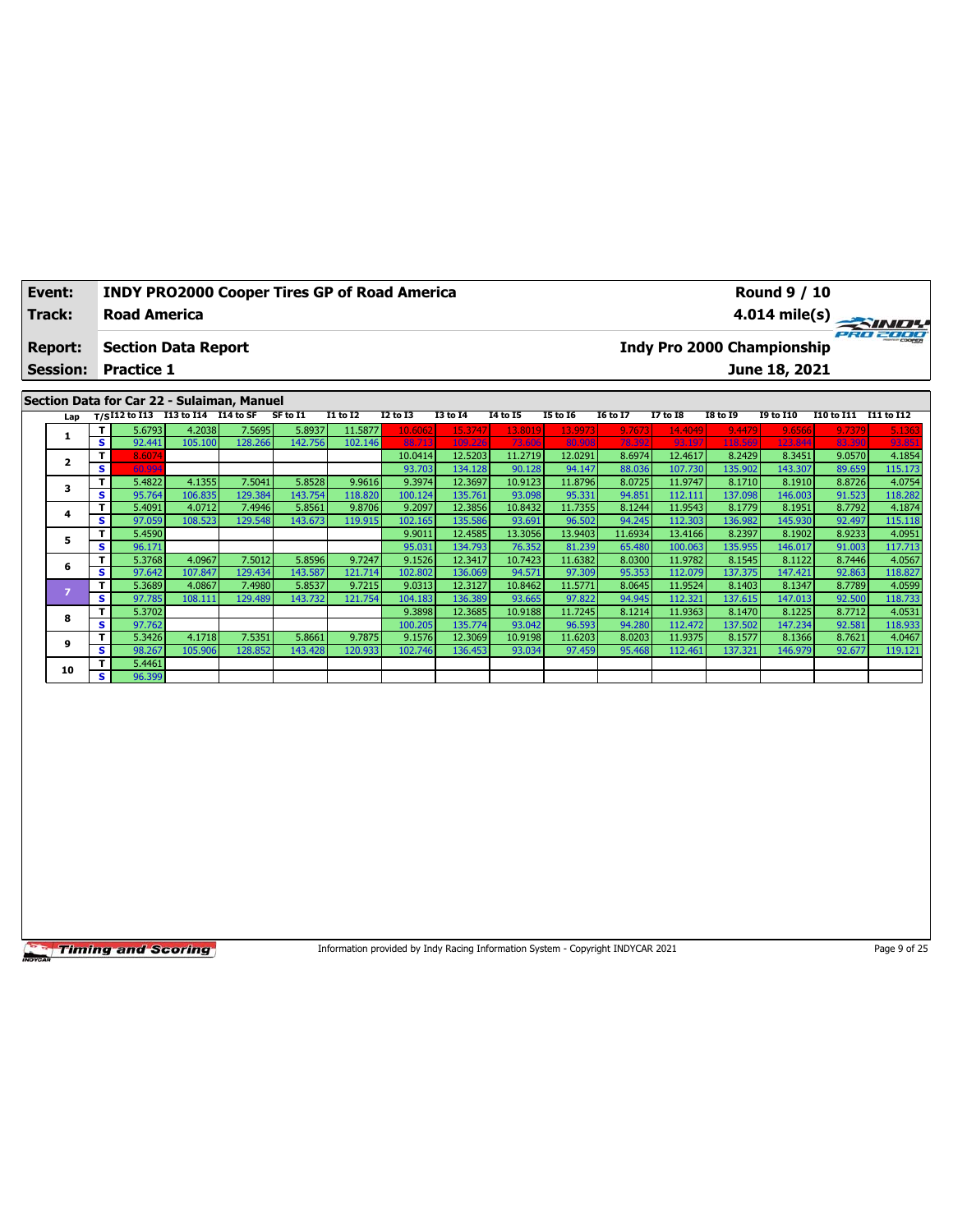| Event:         | <b>INDY PRO2000 Cooper Tires GP of Road America</b> | Round 9 / 10                                            |
|----------------|-----------------------------------------------------|---------------------------------------------------------|
| Track:         | <b>Road America</b>                                 | $4.014 \text{ mile(s)} \rightarrow 4.014 \text{ miles}$ |
| <b>Report:</b> | Section Data Report                                 | PRO 2000<br><b>Indy Pro 2000 Championship</b>           |
|                | <b>Session: Practice 1</b>                          | June 18, 2021                                           |
|                |                                                     |                                                         |

**Section Data for Car 22 - Sulaiman, Manuel**

|  | Lap            | T/SLap |          | PI to PO | PO to SF | <b>SF to PI</b> | PIA to PO |
|--|----------------|--------|----------|----------|----------|-----------------|-----------|
|  | 1              | т      | 146.8650 |          | 129.5734 | 164.7983        |           |
|  |                | s      | 98.392   |          | 105.025  | 86.742          |           |
|  | $\overline{2}$ | т      | 424.2882 | 278.1579 | 127.8662 |                 | 293.6603  |
|  |                | s      | 34.058   | 3.564    | 106.427  |                 | 5.182     |
|  | з              | т      | 126.8524 |          |          |                 |           |
|  |                | S      | 113.915  |          |          |                 |           |
|  | 4              | т      | 126.2939 |          |          | 137.4490        |           |
|  |                | s      | 114.419  |          |          | 104.002         |           |
|  | 5              | т      | 272.7146 | 124.2208 | 137.3385 |                 | 139.0734  |
|  |                | S      | 52.987   | 7.981    | 99.087   |                 | 10.942    |
|  | 6              | т      | 125.5100 |          |          |                 |           |
|  |                | s      | 115.133  |          |          |                 |           |
|  | $\overline{z}$ | т      | 125.4268 |          |          | 136.7823        |           |
|  |                | s      | 115.210  |          |          | 104.509         |           |
|  | 8              | т      | 238.2632 | 103.4610 | 123.5426 |                 | 118.6747  |
|  |                | S      | 60.649   | 9.582    | 110.152  |                 | 12.823    |
|  | 9              | т      | 125.7686 |          |          | 140.1812        |           |
|  |                | s      | 114.897  |          |          | 101.975         |           |
|  | 10             | т      |          |          |          |                 |           |
|  |                | s      |          |          |          |                 |           |

Timing and Scoring

Information provided by Indy Racing Information System - Copyright INDYCAR 2021 Page 10 of 25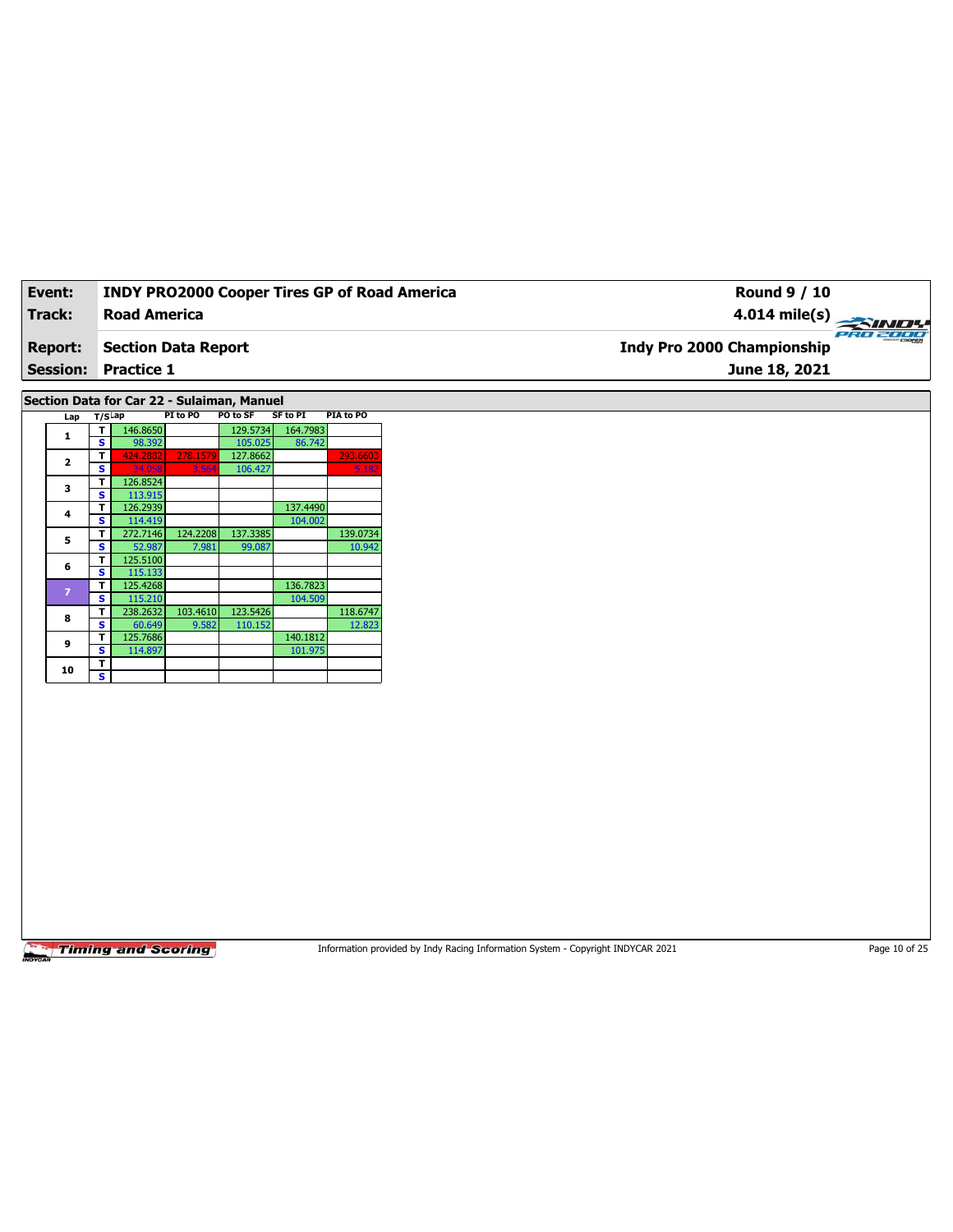| Event:          | <b>INDY PRO2000 Cooper Tires GP of Road America</b>                |  |          |          |                 |          | <b>Round 9 / 10</b>        |                 |                 |                 |                 |               |                   |            |
|-----------------|--------------------------------------------------------------------|--|----------|----------|-----------------|----------|----------------------------|-----------------|-----------------|-----------------|-----------------|---------------|-------------------|------------|
| Track:          | <b>Road America</b>                                                |  |          |          |                 |          |                            |                 |                 |                 |                 |               |                   |            |
| <b>Report:</b>  | <b>Section Data Report</b>                                         |  |          |          |                 |          | Indy Pro 2000 Championship |                 |                 |                 |                 |               | ero 2000          |            |
| <b>Session:</b> | <b>Practice 1</b>                                                  |  |          |          |                 |          |                            |                 |                 |                 |                 | June 18, 2021 |                   |            |
|                 |                                                                    |  |          |          |                 |          |                            |                 |                 |                 |                 |               |                   |            |
|                 | Section Data for Car 3 - Roe, James (R)                            |  |          |          |                 |          |                            |                 |                 |                 |                 |               |                   |            |
|                 | Lap $T/SI12$ to I13 $\overline{I13}$ to I14 $\overline{I14}$ to SF |  | SF to I1 | I1 to I2 | <b>I2 to I3</b> | 13 to 14 | 14 to 15                   | <b>I5 to 16</b> | <b>16 to 17</b> | <b>I7 to I8</b> | <b>I8 to 19</b> | 19 to 110     | <b>I10 to I11</b> | I11 to I12 |

| Lap |    | 175.12 w 113 |         |         | .       |         | w.u     |         | .       | 13 W 19 | 20 W 27 | ., w.u  | 20 W 29 | 23 W 22V |        |         |
|-----|----|--------------|---------|---------|---------|---------|---------|---------|---------|---------|---------|---------|---------|----------|--------|---------|
|     | т  | 5.5600       |         |         |         |         | 9.8442  | 12.5678 | 11.1788 | 12.8879 | 9.2534  | 12.1306 | 8.2027  | 8.2252   | 8.9929 | 4.0849  |
|     | s  | 94.424       |         |         |         |         | 95.580  | 133.621 | 90.878  | 87.873  | 82.746  | 110.671 | 136.568 | 145.396  | 90.299 | 118.007 |
|     | т  | 5.4080       | 4.1481  | 7.5388  | 5.9012  | 9.8429  | 9.2864  | 12.4352 | 11.3412 | 11.9419 | 8.2220  | 12.1492 | 8.1996  | 8.1391   | 8.8691 | 4.0547  |
|     | s  | 97.078       | 106.511 | 128.788 | 142.575 | 120.253 | 101.321 | 135.046 | 89.577  | 94.834  | 93.126  | 110.501 | 136.620 | 146.934  | 91.559 | 118.886 |
| в   | т  | 5.3518       | 4.1545  | 7.5118  | 5.8375  | 9.8274  | 9.2433  | 12.3427 | 10.8147 | 11.7050 | 8.1300  | 11.8421 | 8.1210  | 8.0754   | 8.8892 | 4.0718  |
|     | s  | 98.098       | 106.347 | 129.251 | 144.131 | 120.442 | 101.794 | 136.058 | 93.938  | 96.754  | 94.180  | 113.367 | 137.942 | 148.093  | 91.352 | 118.386 |
| 4   | т  | 5.3547       | 4.1948  | 7.5187  | 5.8748  | 9.7313  | 9.1529  | 12.3435 | 10.7834 | 11.7145 | 8.0367  | 12.0576 | 8.1825  | 8.1828   | 8.9227 | 4.0585  |
|     | s  | 98.045       | 105.325 | 129.133 | 143.216 | 121.632 | 102.799 | 136.049 | 94.210  | 96.675  | 95.273  | 111.341 | 136.905 | 146.149  | 91.009 | 118.774 |
| 5   | т  | 5.3775       | 4.1348  | 7.5351  | 5.9022  | 9.8474  | 9.3143  | 12.4662 | 10.8481 | 11.6115 | 8.0296  | 11.9105 | 8.2289  | 8.2637   | 8.8348 | 4.0618  |
|     | s  | 97.629       | 106.854 | 128.852 | 142.551 | 120.198 | 101.018 | 134.710 | 93.649  | 97.533  | 95.357  | 112.716 | 136.133 | 144.718  | 91.914 | 118.678 |
| 6   | т  | 5.3359       | 4.1416  | 7.5513  | 5.9020  | 9.6991  | 9.0532  | 12.4424 | 10.8882 | 11.6698 | 8.0932  | 12.0509 | 8.2046  | 8.2463   | 8.9532 | 4.0673  |
|     | s  | 98.390       | 106.678 | 128.575 | 142.556 | 122.036 | 103.931 | 134.967 | 93.304  | 97.045  | 94.608  | 111.402 | 136.536 | 145.024  | 90.699 | 118.517 |
|     | т  | 5.3452       |         |         |         |         | 9.3986  | 12.5127 | 10.7946 | 11.6506 | 8.1593  | 12.0100 | 8.1999  | 8.2629   | 8.8224 | 4.0453  |
|     | s  | 98.219       |         |         |         |         | 100.112 | 134.209 | 94.113  | 97.205  | 93.842  | 111.782 | 136.615 | 144.732  | 92.044 | 119.162 |
| 8   | т  | 5.3534       | 4.1696  | 7.5732  | 5.9274  | 9.7813  | 9.2956  | 12.4753 | 10.7303 | 11.7448 | 8.1769  | 11.9573 | 8.1748  | 8.2312   | 8.8552 | 4.0500  |
|     | s  | 98.069       | 105.962 | 128.203 | 141.945 | 121.010 | 101.221 | 134.611 | 94.677  | 96.426  | 93.640  | 112.275 | 137.034 | 145.290  | 91.703 | 119.024 |
| 9   | т  | 5.3114       | 4.1656  | 7.5445  | 5.9281  | 9.8132  | 9.1099  | 12.4126 | 10.8061 | 11.6026 | 8.1200  | 12.0504 | 8.2006  | 8.2103   | 8.8556 | 4.0423  |
|     | s  | 98.844       | 106.064 | 128.691 | 141.928 | 120.617 | 103.284 | 135.291 | 94.013  | 97.607  | 94.296  | 111.407 | 136.603 | 145.660  | 91.699 | 119.250 |
| 10  | т  | 5.4706       |         |         |         |         |         |         |         |         |         |         |         |          |        |         |
|     | s. | 95.968       |         |         |         |         |         |         |         |         |         |         |         |          |        |         |

Information provided by Indy Racing Information System - Copyright INDYCAR 2021 Page 11 of 25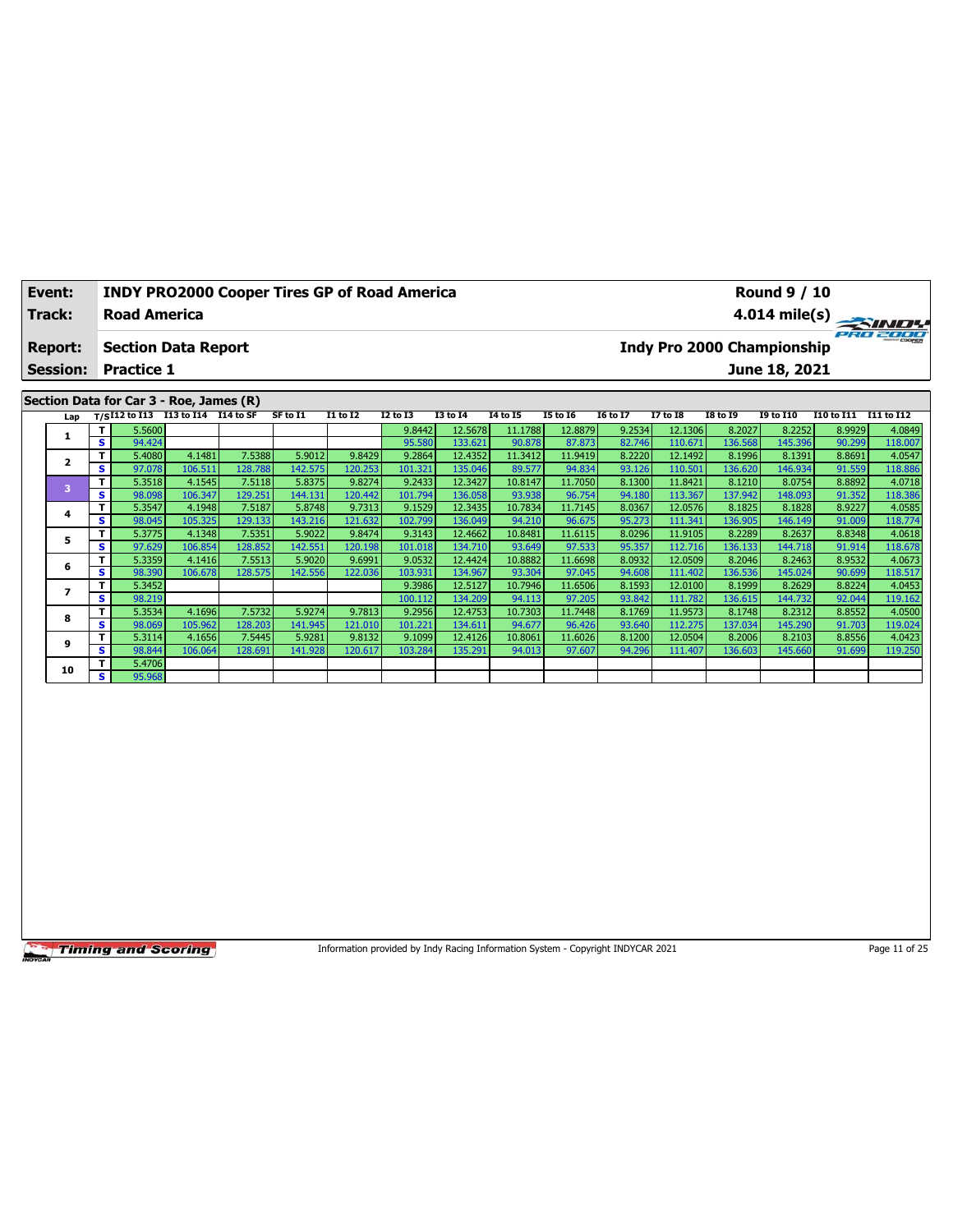| Event:                            | <b>INDY PRO2000 Cooper Tires GP of Road America</b> | <b>Round 9 / 10</b>                                |           |
|-----------------------------------|-----------------------------------------------------|----------------------------------------------------|-----------|
| Track:                            | Road America                                        |                                                    |           |
| <b>Report:</b><br><b>Session:</b> | Section Data Report<br><b>Practice 1</b>            | <b>Indy Pro 2000 Championship</b><br>June 18, 2021 | PRO 2000* |
|                                   |                                                     |                                                    |           |

**Section Data for Car 3 - Roe, James (R)**

|  | Lap            | $T/S$ ap |          | PI to PO | PO to SF | SF to PI | PIA to PO |  |
|--|----------------|----------|----------|----------|----------|----------|-----------|--|
|  | 1              | т        | 572.0104 | 434.1902 | 129.2293 |          | 445.3686  |  |
|  |                | s        | 25.262   | 2.283    | 105.304  |          | 3.417     |  |
|  | $\overline{2}$ | т        | 127.4774 |          |          |          |           |  |
|  |                | s        | 113.357  |          |          |          |           |  |
|  | 3              | т        | 125.9182 |          |          |          |           |  |
|  |                | S        | 114.760  |          |          |          |           |  |
|  | 4              | т        | 126.1094 |          |          |          |           |  |
|  |                | s        | 114.586  |          |          |          |           |  |
|  | 5              | т        | 126.3664 |          |          |          |           |  |
|  |                | s        | 114.353  |          |          |          |           |  |
|  | 6              | т        | 126.2990 |          |          | 137.6113 |           |  |
|  |                | s        | 114.414  |          |          | 103.880  |           |  |
|  | 7              | т        | 305.0889 | 169.9458 | 123.8982 |          | 183.8903  |  |
|  |                | s        | 47.365   | 5.833    | 109.835  |          | 8.275     |  |
|  | 8              | т        | 126.4963 |          |          |          |           |  |
|  |                | s        | 114.236  |          |          |          |           |  |
|  | 9              | т        | 126.1732 |          |          | 140.4989 |           |  |
|  |                | S        | 114.528  |          |          | 101.745  |           |  |
|  |                | т        |          |          |          |          |           |  |
|  | 10             | s        |          |          |          |          |           |  |

**Timing and Scoring** 

Information provided by Indy Racing Information System - Copyright INDYCAR 2021 Page 12 of 25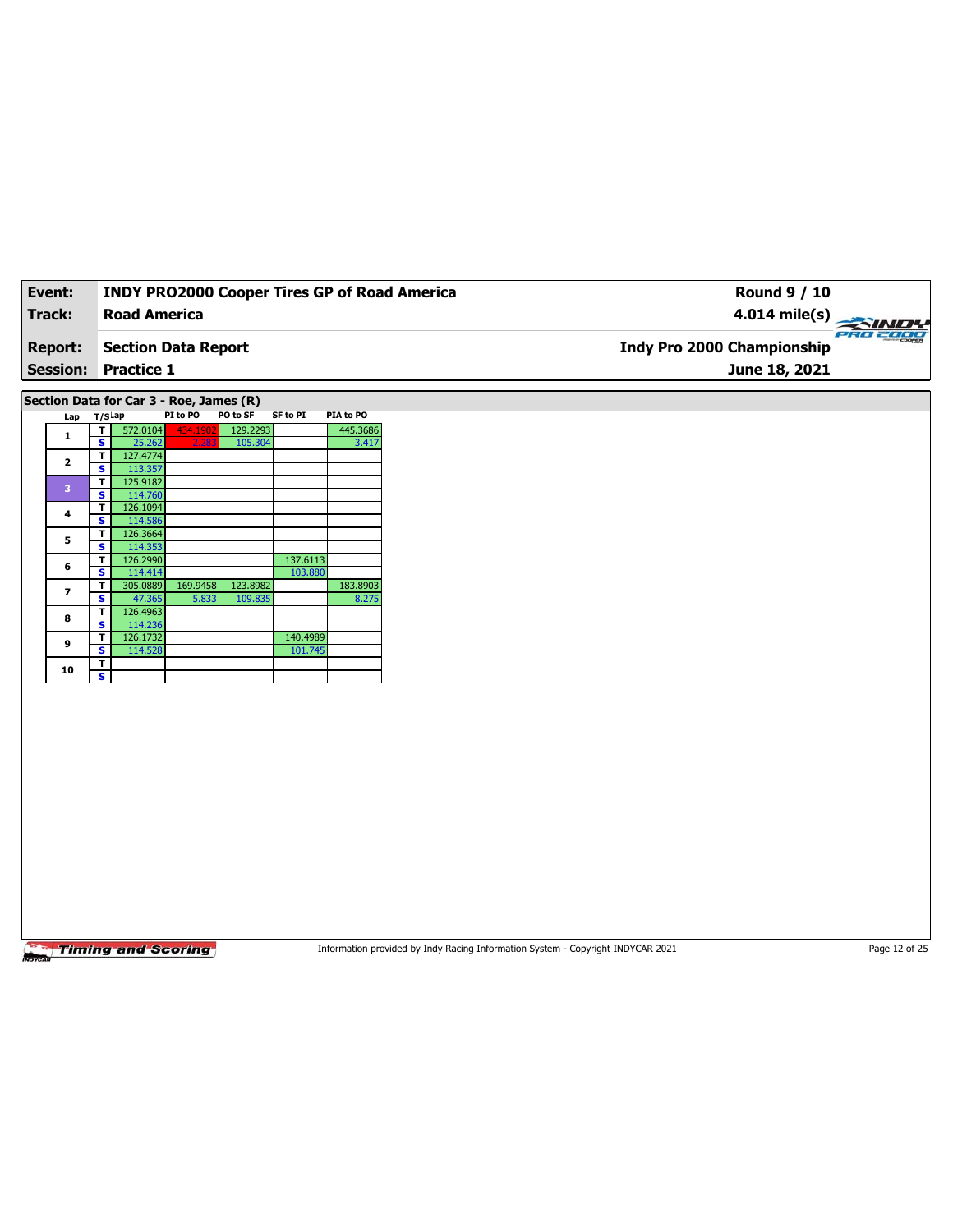| Event:          | <b>INDY PRO2000 Cooper Tires GP of Road America</b>                                                                                                                                                    | <b>Round 9 / 10</b>                                                                                                                                                                                                                                           |
|-----------------|--------------------------------------------------------------------------------------------------------------------------------------------------------------------------------------------------------|---------------------------------------------------------------------------------------------------------------------------------------------------------------------------------------------------------------------------------------------------------------|
| Track:          | <b>Road America</b>                                                                                                                                                                                    | 4.014 mile(s) $\frac{1}{\sqrt{2}}$                                                                                                                                                                                                                            |
| <b>Report:</b>  | <b>Section Data Report</b>                                                                                                                                                                             | PRO 2000<br>Indy Pro 2000 Championship                                                                                                                                                                                                                        |
| <b>Session:</b> | <b>Practice 1</b>                                                                                                                                                                                      | June 18, 2021                                                                                                                                                                                                                                                 |
|                 | Section Data for Car 40 - Miller, Jack William (R)                                                                                                                                                     |                                                                                                                                                                                                                                                               |
|                 | Lap T/SI12 to I13 I13 to I14 I14 to SF SF to I1<br>I1 to I2<br><b>I4 to I5</b><br><b>I2 to I3</b><br><b>I3 to I4</b><br>56461<br>$41710$ $7606$<br>T.<br>5001<br>$10.2647$ $10.7363$<br>$\sim$ 16.0026 | <b>I8 to 19</b><br><b>I5 to 16</b><br><b>I6 to I7</b><br><b>I7 to I8</b><br><b>I9 to I10</b><br>I10 to I11<br>I11 to I12<br>$-12, 1124$ $-14, 2062$<br>$\overline{0}$ 2760 $\overline{1}$<br>14.6275<br>10,1482<br><b>E 5409</b><br>$Q$ 7144<br><b>COOSOL</b> |

|    |    | 5.6461 | 4.1710  | 7.6606 l | 5.9891  | 10.2647 | 10.7363 | 16.0926 | 13.1124 | 14.3063 | 9.2760 | 14.6275 | 9.7144  | 10.1482 | 9.9959 | 5.5498  |
|----|----|--------|---------|----------|---------|---------|---------|---------|---------|---------|--------|---------|---------|---------|--------|---------|
|    | s. | 92.985 | 105.926 | 126.741  | 140.482 | 115.31  | 87.638  | 104.353 | 77.477  | 79.16:  | 82.544 | 91.779  | 115.316 | 117.844 | 81.238 | 86.858  |
|    |    | 9.7996 |         |          |         |         | 9.8034  | 12.6496 | 11.0917 | 12.4701 | 8.6887 | 12.4749 | 8.3670  | 8.3707  | 8.8467 | 4.1276  |
|    | s  | 53.574 |         |          |         |         | 95.978  | 132.757 | 91.592  | 90.817  | 88.124 | 107.616 | 133.886 | 142.868 | 91.791 | 116.786 |
|    |    | 5.3323 | 4.1305  | 7.5640   | 5.9220  | 9.9767  | 9.1821  | 12.4758 | 10.9711 | 11.8484 | 8.1361 | 12.0237 | 8.2399  | 8.2331  | 8.7962 | 4.0837  |
|    | s. | 98.457 | 106.965 | 128.359  | 142.074 | 118.640 | 102.472 | 134.606 | 92.599  | 95.583  | 94.109 | 111.654 | 135.952 | 145.256 | 92.318 | 118.041 |
|    |    | 5.3707 | 4.1432  | 7.5803   | 5.9191  | 9.8943  | 9.1717  | 12.5178 | 10.9139 | 11.7033 | 8.1039 | 11.8602 | 8.1762  | 8.1879  | 8.6805 | 4.0664  |
|    | s. | 97.753 | 106.637 | 128.083  | 142.144 | 119.628 | 102.588 | 134.154 | 93.084  | 96.768  | 94.483 | 113.194 | 137.011 | 146.058 | 93.548 | 118.544 |
|    |    | 5.4160 |         |          |         |         | 9.4818  | 12.6516 | 10.8871 | 11.7650 | 8.0816 | 12.0895 | 8.2109  | 8.1944  | 8.7424 | 4.0625  |
|    | s. | 96.935 |         |          |         |         | 99.233  | 132.736 | 93.313  | 96.260  | 94.744 | 111.047 | 136.432 | 145.942 | 92.886 | 118.657 |
|    |    | 5.3486 | 4.1283  | 7.5510   | 5.8934  | 9.7744  | 9.0933  | 12.3805 | 10.7606 | 11.7112 | 8.0205 | 11.8882 | 8.1273  | 8.0957  | 8.7891 | 4.0642  |
|    | s. | 98.157 | 107.022 | 128.580  | 142.764 | 121.096 | 103.473 | 135.642 | 94.410  | 96.702  | 95.466 | 112.927 | 137.835 | 147.722 | 92.392 | 118.608 |
|    |    | 5.3703 | 4.1131  | 7.5337   | 5.8901  | 9.8118  | 9.0699  | 12.2900 | 10.7816 | 11.7702 | 8.0998 | 11.9981 | 8.1370  | 8.0853  | 8.7032 | 4.0423  |
|    | s  | 97.760 | 107.417 | 128.875  | 142.844 | 120.634 | 103.740 | 136.641 | 94.226  | 96.218  | 94.531 | 111.893 | 137.671 | 147.912 | 93.304 | 119.250 |
|    |    | 5.3614 | 4.1323  | 7.5103   | 5.8302  | 9.8174  | 9.1315  | 12.3073 | 10.9830 | 15.5544 | 8.6718 | 12.5162 | 8.2631  | 8.2680  | 8.8662 | 4.0632  |
|    | s. | 97.922 | 106.918 | 129.277  | 144.311 | 120.565 | 103.040 | 136.449 | 92.498  | 72.809  | 88.296 | 107.261 | 135.570 | 144.643 | 91.589 | 118.637 |
|    |    | 5.3196 | 4.1064  | 7.5489   | 5.9553  | 9.7899  | 9.0084  | 12.4591 | 10.8474 | 11.7415 | 8.0408 | 11.8055 | 8.1755  | 8.2025  | 8.7304 | 4.0506  |
|    | s. | 98.692 | 107.593 | 128.616  | 141.280 | 120.904 | 104.448 | 134.786 | 93.655  | 96.453  | 95.225 | 113.718 | 137.022 | 145.798 | 93.014 | 119.006 |
| 10 |    | 5.4446 |         |          |         |         |         |         |         |         |        |         |         |         |        |         |
|    | s. | 96.426 |         |          |         |         |         |         |         |         |        |         |         |         |        |         |

Information provided by Indy Racing Information System - Copyright INDYCAR 2021 Page 13 of 25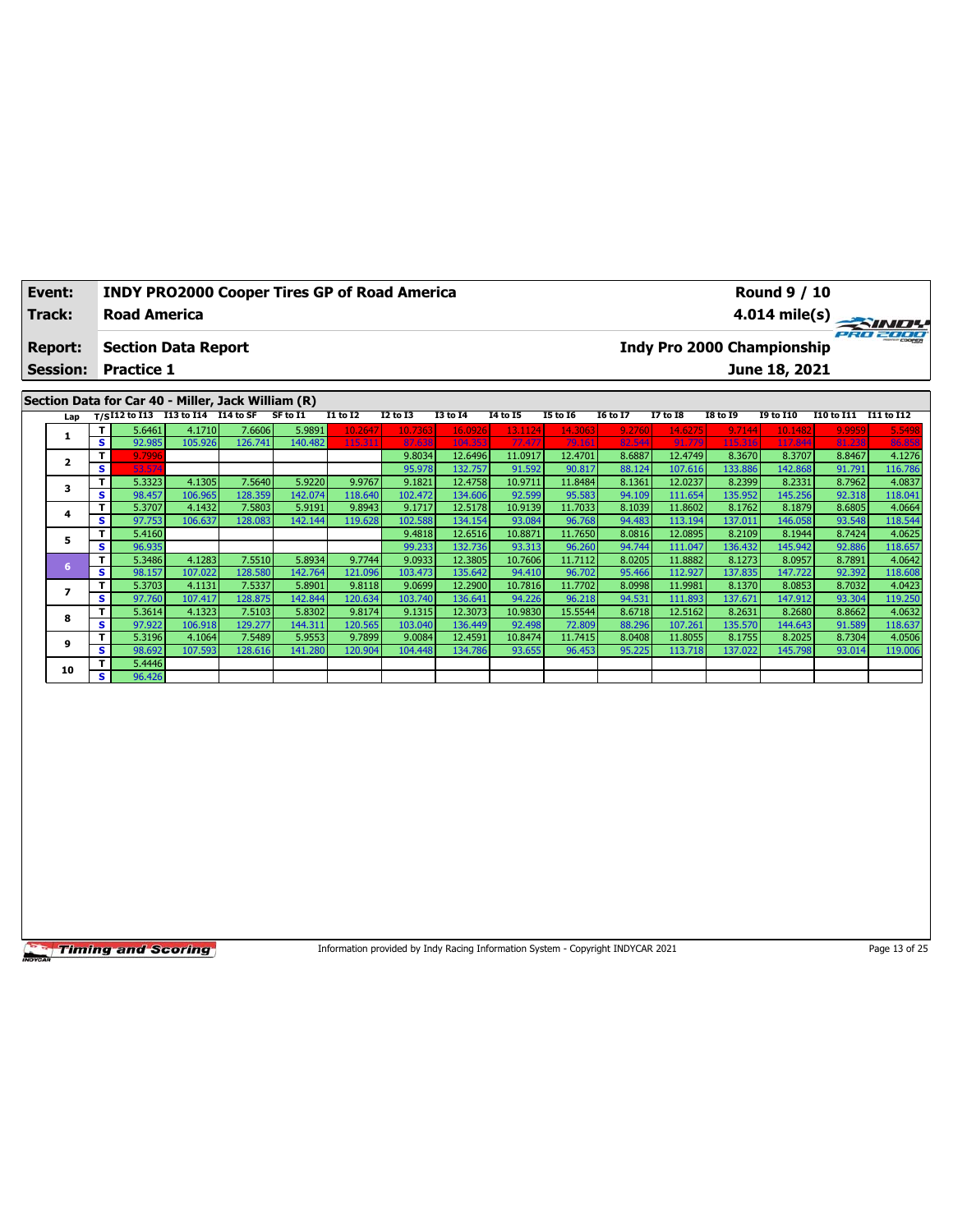| Event:         | <b>INDY PRO2000 Cooper Tires GP of Road America</b>                                   | Round 9 / 10                           |
|----------------|---------------------------------------------------------------------------------------|----------------------------------------|
| Track:         | <b>Road America</b>                                                                   | $4.014 \text{ mile(s)}$                |
| <b>Report:</b> | <b>Section Data Report</b>                                                            | PRO 2000<br>Indy Pro 2000 Championship |
|                | <b>Session: Practice 1</b>                                                            | June 18, 2021                          |
|                |                                                                                       |                                        |
|                | Section Data for Car 40 - Miller, Jack William (R)                                    |                                        |
|                | SF to PI<br>PI to PO<br><b>PO to SF</b><br><b>PIA to PO</b><br>Lap T/S <sup>Lap</sup> |                                        |

| <br>.                                                        |          |          |          |          |          |
|--------------------------------------------------------------|----------|----------|----------|----------|----------|
| т                                                            | 147.2909 |          | 131.1217 | 171.8615 |          |
| S                                                            | 98.108   |          | 103.785  | 83.177   |          |
| т                                                            | 421.7438 | 268.2968 | 128.4255 |          | 284.0161 |
| s                                                            | 34.263   | 3.695    | 105.963  |          | 5.358    |
| т                                                            | 126.9156 |          |          |          |          |
| s                                                            | 113.858  |          |          |          |          |
| т                                                            | 126.2894 |          |          | 138.2505 |          |
| s                                                            | 114.423  |          |          | 103.399  |          |
| т                                                            | 406.9455 | 270.2028 | 124.7153 |          | 285.6801 |
| S                                                            | 35.509   | 3.669    | 109.116  |          | 5.327    |
| т                                                            | 125.6263 |          |          |          |          |
| s                                                            | 115.027  |          |          |          |          |
| т                                                            | 125.6964 |          |          |          |          |
| s                                                            | 114.963  |          |          |          |          |
| т                                                            | 131.2763 |          |          |          |          |
| S                                                            | 110.076  |          |          |          |          |
| т                                                            | 125.7818 |          |          | 138.4368 |          |
| s                                                            | 114.885  |          |          | 103.260  |          |
| т                                                            |          |          |          |          |          |
| s                                                            |          |          |          |          |          |
| 1<br>$\overline{2}$<br>3<br>4<br>5<br>6<br>7<br>8<br>9<br>10 |          |          |          |          |          |

Information provided by Indy Racing Information System - Copyright INDYCAR 2021 Page 14 of 25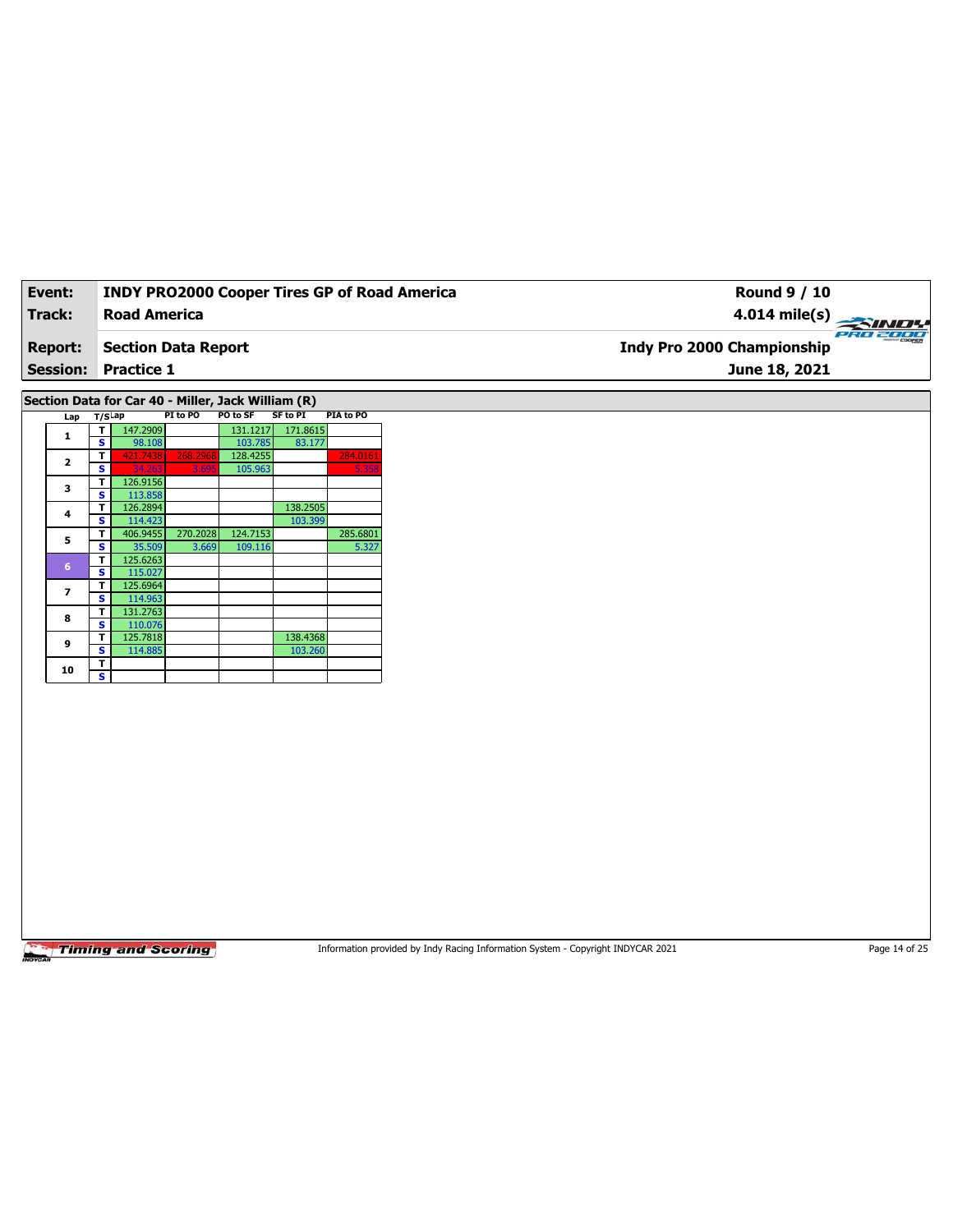| Event:          | <b>INDY PRO2000 Cooper Tires GP of Road America</b> | <b>Round 9 / 10</b>               |          |
|-----------------|-----------------------------------------------------|-----------------------------------|----------|
| Track:          | <b>Road America</b>                                 |                                   |          |
| <b>Report:</b>  | <b>Section Data Report</b>                          | <b>Indy Pro 2000 Championship</b> | ero zooo |
| <b>Session:</b> | <b>Practice 1</b>                                   | June 18, 2021                     |          |
|                 | Section Data for Car 42 - Petroy Artem              |                                   |          |

## **Section Data for Car 42 - Petrov, Artem**

| Lap |    |        | $T/SI12$ to I13 I13 to I14 | I14 to SF | SF to I1 | <b>I1 to I2</b> | I2 to I3 | <b>I3 to 14</b> | 14 to 15 | <b>I5 to 16</b> | 16 to 17 | <b>I7 to I8</b> | <b>I8 to 19</b> | <b>I9 to I10</b> | I10 to I11 | I11 to I12 |
|-----|----|--------|----------------------------|-----------|----------|-----------------|----------|-----------------|----------|-----------------|----------|-----------------|-----------------|------------------|------------|------------|
|     |    | 5.4024 | 4.2207                     | 7.6466    | 5.9161   | 9.9824          | 9.7258   | 14.0365         | 12.9122  | 12.7265         | 8.8626   | 13.1022         | 8.5335          | 10.2475          | 9.8742     | 5.4195     |
|     | s. | 97.179 | 104.679                    | 126.973   | 142.216  | 118.572         | 96.744   | 119.639         | 78.678   | 88.98           | 86.395   | 102.464         | 131.274         | 116,703          | 82.239     | 88.946     |
|     |    | 1.0359 |                            |           |          |                 | 9.7490   | 12.5516         | 11.2547  | 12.0262         | 8.2298   | 12.1104         | 8.2213          | 8.3336           | 9.0146     | 4.1008     |
|     | s  | 47.572 |                            |           |          |                 | 96.513   | 133.793         | 90.265   | 94.169          | 93.038   | 110.855         | 136.259         | 143.504          | 90.081     | 117.549    |
|     |    | 5.4860 | 4.2089                     | 7.5923    | 5.9023   | 9.8029          | 9.1465   | 12.4388         | 10.9377  | 11.6659         | 8.0429   | 11.81881        | 8.1727          | 8.2348           | 8.7773     | 4.0662     |
|     | s  | 95.698 | 104.972                    | 127.881   | 142.548  | 120.743         | 102.871  | 135.006         | 92.881   | 97.078          | 95.200   | 113.590         | 137.069         | 145.226          | 92.517     | 118.549    |
|     |    | 5.3474 |                            |           |          |                 | 9.5942   | 12.5534         | 11.2499  | 11.7458         | 8.1648   | 11.8923         | 8.2004          | 8.2675           | 8.7506     | 4.0461     |
|     | s  | 98.179 |                            |           |          |                 | 98.071   | 133.774         | 90.304   | 96.417          | 93.778   | 112.888         | 136.606         | 144.652          | 92.799     | 119.138    |
| 5   |    | 5.3276 | 4.1918                     | 7.6183    | 5.9058   | 9.6555          | 9.0790   | 12.4248         | 10.8087  | 11.5669         | 8.0774   | 11.8528         | 8.1619          | 8.2159           | 8.6868     | 4.0559     |
|     | s. | 98.543 | 105.401                    | 127.444   | 142.464  | 122.587         | 103.636  | 135.159         | 93.990   | 97.909          | 94.793   | 113.264         | 137.251         | 145.560          | 93.480     | 118.850    |
| 6   |    | 5.3449 | 4.1660                     | 7.5861    | 5.8847   | 9.7484          | 8.9714   | 12.3498         | 10.7117  | 11.7396         | 7.9588   | 11.7786         | 8.1367          | 8.1841           | 8.7506     | 4.0512     |
|     | s  | 98.224 | 106.053                    | 127.985   | 142.975  | 121.419         | 104.879  | 135.979         | 94.841   | 96.468          | 96.206   | 113.978         | 137.676         | 146.126          | 92.799     | 118.988    |
|     |    |        |                            | 7.6367    | 5.9222   | 9.8145          | 9.1181   | 12.3918         | 10.6447  | 11.5749         | 8.0485   | 11.8120         | 8.1510          | 8.1721           | 8.7968     | 4.0487     |
|     | s  |        |                            | 127.137   | 142.069  | 120.601         | 103.191  | 135.519         | 95.438   | 97.841          | 95.133   | 113.656         | 137.434         | 146.340          | 92.311     | 119.062    |
| 8   |    | 5.3728 | 4.2109                     | 7.5808    | 5.9056   | 9.7014          | 9.0749   | 12.3412         | 10.7250  | 11.6032         | 8.0237   | 11.81881        | 8.1452          | 8.1666           | 8.7397     | 4.0588     |
|     | s  | 97.714 | 104.923                    | 128.075   | 142.469  | 122.007         | 103.683  | 136.074         | 94.723   | 97.602          | 95.428   | 113.590         | 137.532         | 146.439          | 92.915     | 118.766    |
| 9   |    | 5.4862 |                            |           |          |                 |          |                 |          |                 |          |                 |                 |                  |            |            |
|     | s. | 95.695 |                            |           |          |                 |          |                 |          |                 |          |                 |                 |                  |            |            |

**Timing and Scoring** 

Information provided by Indy Racing Information System - Copyright INDYCAR 2021 Page 15 of 25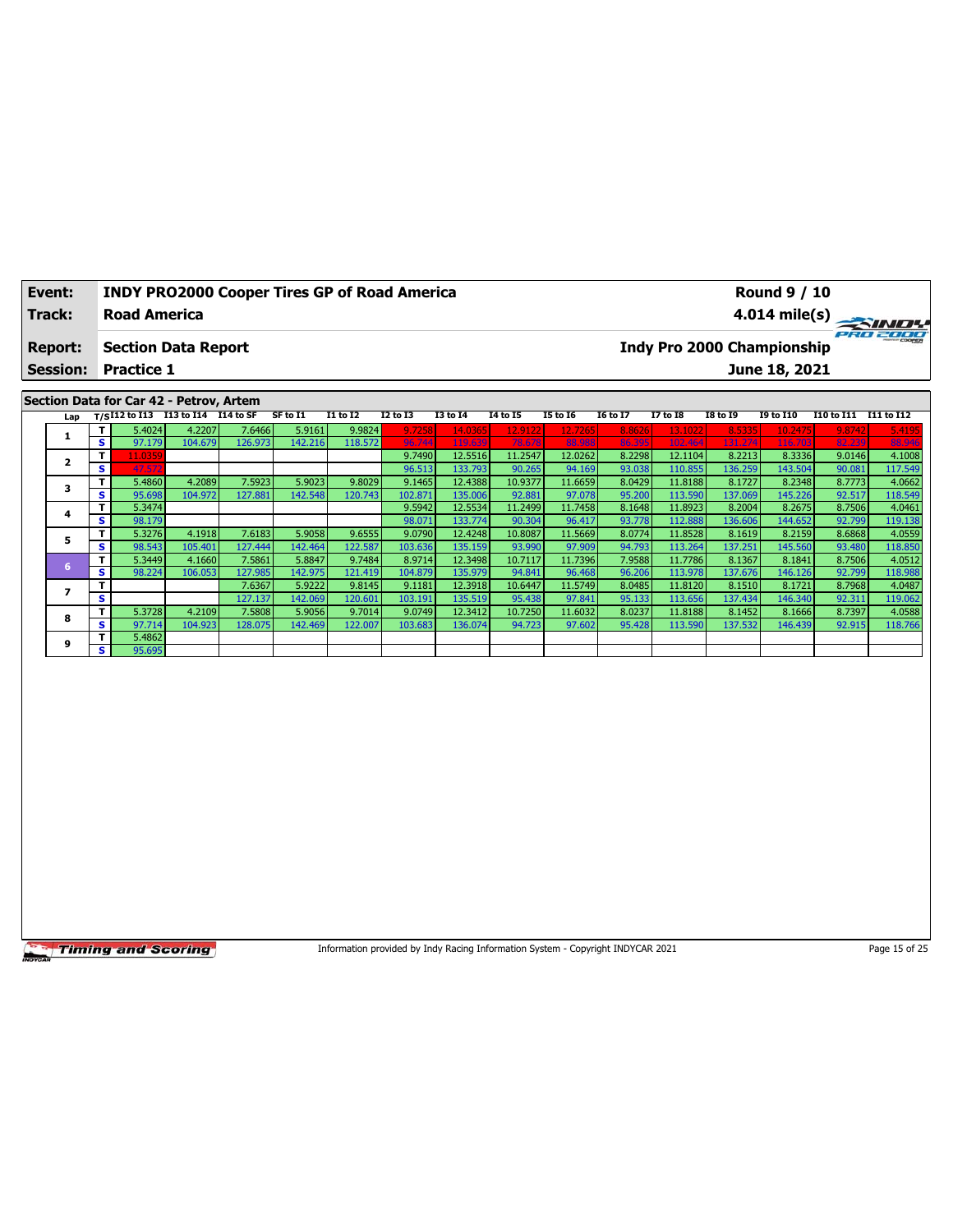| Event:          | <b>INDY PRO2000 Cooper Tires GP of Road America</b> | Round 9 / 10                                  |
|-----------------|-----------------------------------------------------|-----------------------------------------------|
| Track:          | <b>Road America</b>                                 | $4.014 \text{ mile(s)}$                       |
| <b>Report:</b>  | Section Data Report                                 | ero zooo<br><b>Indy Pro 2000 Championship</b> |
| <b>Session:</b> | <b>Practice 1</b>                                   | June 18, 2021                                 |
|                 |                                                     |                                               |

## **Section Data for Car 42 - Petrov, Artem**

| Lap                     | $T/S$ Lap |          | PI to PO | PO to SF | SF to PI | PIA to PO |
|-------------------------|-----------|----------|----------|----------|----------|-----------|
| 1                       | т         | 138.6087 |          | 128.5837 | 158.5830 |           |
|                         | s         | 104.253  |          | 105.833  | 90.142   |           |
| $\overline{\mathbf{2}}$ | т         | 432.7457 | 285.9446 | 126.8443 |          | 301.4232  |
|                         | s         | 33.392   | 3.467    | 107.284  |          | 5.049     |
| 3                       | т         | 126.2940 |          |          | 139.1904 |           |
|                         | s         | 114.419  |          |          | 102.701  |           |
| 4                       | т         | 511.9310 | 373.5095 | 125.3756 |          | 389.0071  |
|                         | s         | 28.227   | 2.654    | 108.541  |          | 3.912     |
| 5                       | т         | 125.6291 |          |          |          |           |
|                         | s         | 115.024  |          |          |          |           |
| $6\phantom{a}$          | т         | 125.3626 |          |          |          |           |
|                         | s         | 115.269  |          |          |          |           |
| 7                       | т         | 125.7322 |          |          |          |           |
|                         | s         | 114.930  |          |          |          |           |
| 8                       | т         | 125.4686 |          |          | 141.6882 |           |
|                         | s         | 115.171  |          |          | 100.891  |           |
| 9                       | т         |          |          |          |          |           |
|                         | s         |          |          |          |          |           |

**Timing and Scoring** 

Information provided by Indy Racing Information System - Copyright INDYCAR 2021 Page 16 of 25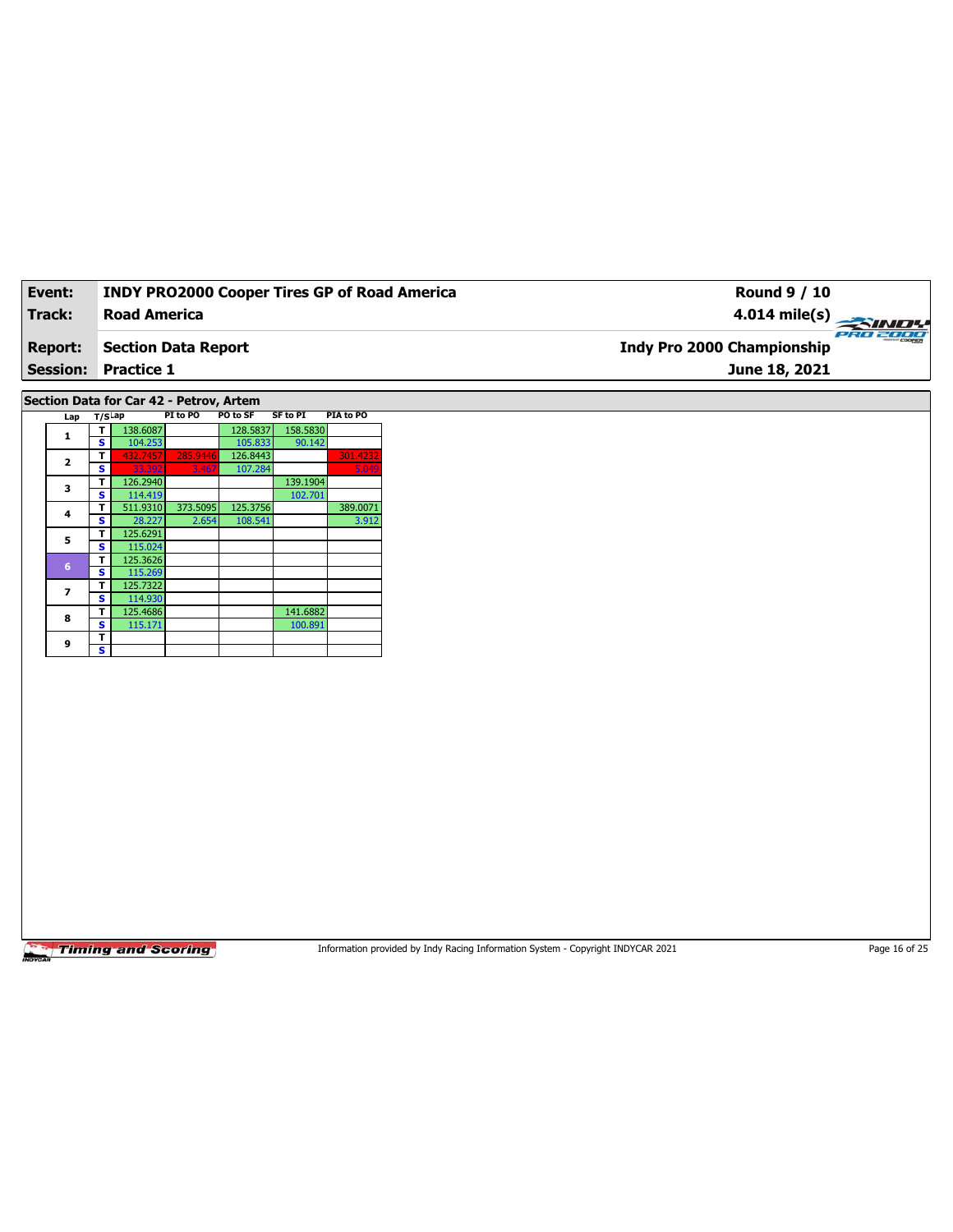| Event:         | <b>INDY PRO2000 Cooper Tires GP of Road America</b> |  |  |                                   | <b>Round 9 / 10</b> |                         |
|----------------|-----------------------------------------------------|--|--|-----------------------------------|---------------------|-------------------------|
| Track:         | <b>Road America</b>                                 |  |  |                                   |                     | $4.014 \text{ mile(s)}$ |
| <b>Report:</b> | <b>Section Data Report</b>                          |  |  | <b>Indy Pro 2000 Championship</b> |                     | PRO 2000                |
|                | <b>Session: Practice 1</b>                          |  |  |                                   | June 18, 2021       |                         |
|                |                                                     |  |  |                                   |                     |                         |
|                | Section Data for Car 5 - Brichacek, Wyatt (R)       |  |  |                                   |                     |                         |
|                |                                                     |  |  |                                   |                     |                         |

| Lap |     |        | $T/SI12$ to I13 I13 to I14 I14 to SF |         | SF to I1 | <b>I1 to I2</b> | <b>I2 to I3</b> | <b>I3 to 14</b> | 14 to 15 | <b>I5 to 16</b> | <b>16 to 17</b> | <b>I7 to I8</b> | <b>I8 to 19</b> | <b>I9 to I10</b> | I10 to I11 | I11 to I12 |
|-----|-----|--------|--------------------------------------|---------|----------|-----------------|-----------------|-----------------|----------|-----------------|-----------------|-----------------|-----------------|------------------|------------|------------|
|     | T.  | 6.4668 |                                      |         |          |                 | 9.8922          | 12.6777         | 11.3979  | 12.2059         | 8.4161          | 12.5743         | 8.2581          | 8.2772           | 9.6026     | 4.3304     |
|     | s.  | 81.184 |                                      |         |          |                 | 95.116          | 132.462         | 89.131   | 92.783          | 90.978          | 106.765         | 135.652         | 144.482          | 84.565     | 111.317    |
|     | T.  | 5.3951 | 4.0873                               | 7.5484  | 5.9076   | 10.0476         | 9.1939          | 12.4880         | 10.8485  | 11.7748         | 8.0953          | 11.9025         | 8.2127          | 8.2205           | 8.8301     | 4.0791     |
|     | s.  | 97.311 | 108.095                              | 128.624 | 142.421  | 117.803         | 102.341         | 134.475         | 93.645   | 96.180          | 94.584          | 112.791         | 136.402         | 145.479          | 91.963     | 118.174    |
|     | Τ.  | 5.3275 | 4.1331                               | 7.5772  | 5.9232   | 9.9557          | 9.2049          | 12.4999         | 10.8106  | 11.7101         | 8.0686          | 11.8808         | 8.1888          | 8.1937           | 8.8028     | 4.0684     |
|     | s l | 98.545 | 106.898                              | 128.136 | 142.045  | 118.890         | 102.218         | 134.347         | 93.973   | 96.711          | 94.896          | 112.997         | 136.800         | 145.955          | 92.249     | 118.485    |
| 4   |     |        |                                      | 7.9360  | 6.0308   | 10.1469         | 9.2552          | 12.5605         | 10.9494  | 11.8056         | 8.1561          | 11.9170         | 8.2493          | 8.2536           | 8.8580     | 4.1032     |
|     | s   |        |                                      | 122.342 | 139.511  | 116.650         | 101.663         | 133.698         | 92.782   | 95.929          | 93.878          | 112.654         | 135.797         | 144.895          | 91.674     | 117.480    |
|     | T.  | 5.3440 | 4.1206                               | 7.5568  | 5.9203   | 9.9691          | 9.1616          | 12.4268         | 10.7467  | 11.7474         | 8.0972          | 11.8735         | 8.1714          | 8.1505           | 8.8050     | 4.1034     |
|     | s.  | 98.241 | 107.222                              | 128.482 | 142.115  | 118.731         | 102.701         | 135.137         | 94.532   | 96.404          | 94.561          | 113.067         | 137.091         | 146.728          | 92.225     | 117.475    |
| 6   | T.  | 5.3654 | 4.1066                               | 7.5862  | 5.9442   | 9.9607          | 9.1584          | 12.5206         | 10.8840  | 11.7819         | 8.1403          | 12.0273         | 8.2497          | 8.2689           | 8.8107     | 4.1019     |
|     | s.  | 97.849 | 107.587                              | 127.984 | 141.544  | 118.831         | 102.737         | 134.124         | 93.340   | 96.122          | 94.061          | 111.621         | 135.790         | 144.627          | 92.166     | 117.518    |
|     | т   | 5.3016 |                                      |         |          |                 | 9.5327          | 15.8231         | 12.3294  | 12.1494         | 8.3523          | 12.0929         | 8.2111          | 8.6823           | 9.1989     | 4.2059     |
|     | s.  | 99.027 |                                      |         |          |                 | 98.703          | 106.131         | 82.397   | 93.214          | 91.673          | 111.016         | 136.428         | 137.741          | 88.276     | 114.612    |
| 8   | Τ.  | 5.3691 | 4.1946                               | 7.6416  | 5.9522   | 9.9404          | 9.1539          | 12.4837         | 10.8069  | 11.7662         | 8.0071          | 11.8941         | 8.1984          | 8.1874           | 8.7077     | 4.0747     |
|     | s.  | 97.782 | 105.330                              | 127.056 | 141.353  | 119.073         | 102.788         | 134.521         | 94.006   | 96.250          | 95.625          | 112.871         | 136.640         | 146.067          | 93.256     | 118.302    |
| 9   | т.  | 5.4331 |                                      |         |          |                 |                 |                 |          |                 |                 |                 |                 |                  |            |            |
|     | s l | 96.630 |                                      |         |          |                 |                 |                 |          |                 |                 |                 |                 |                  |            |            |

Information provided by Indy Racing Information System - Copyright INDYCAR 2021 Page 17 of 25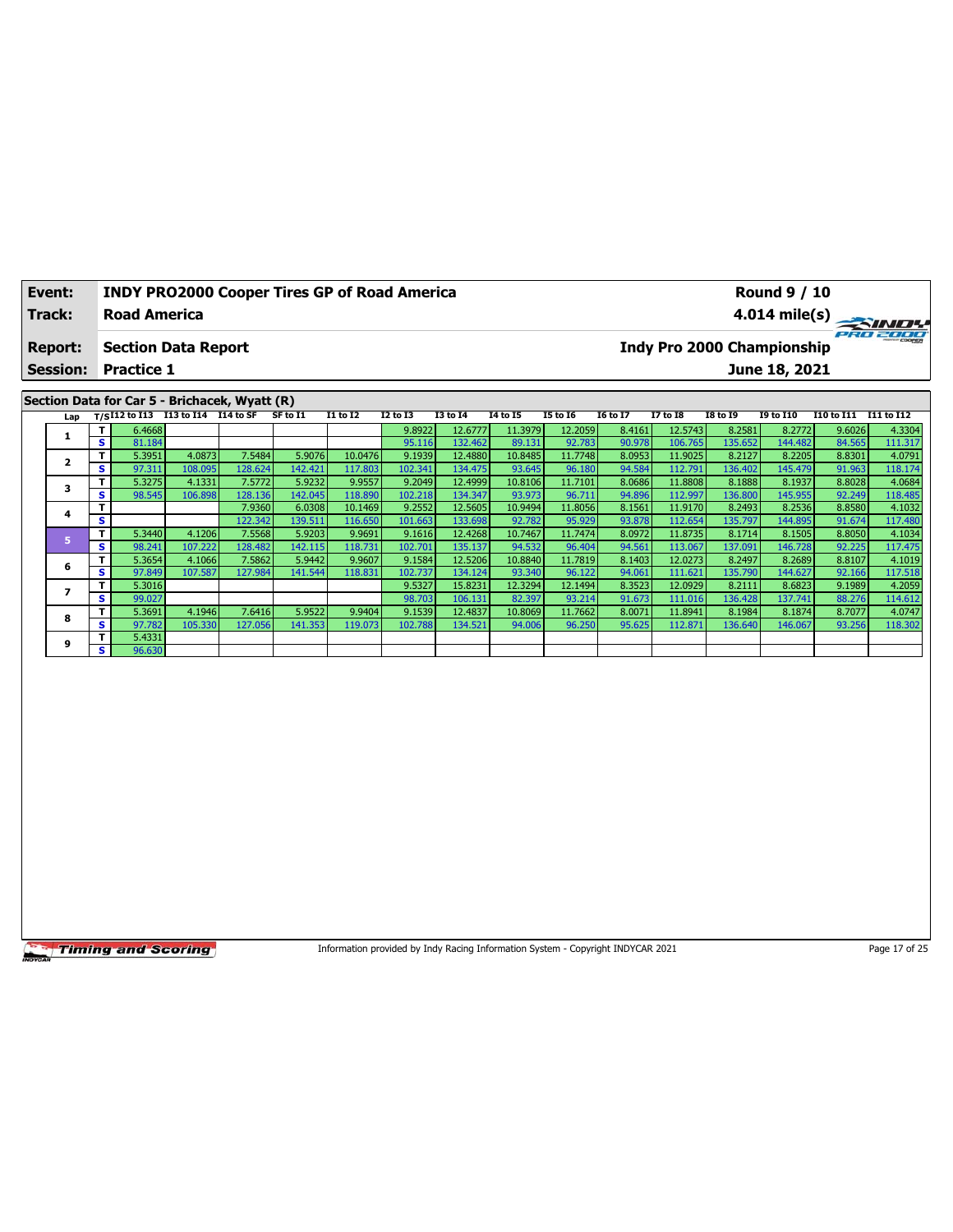| Event:          |    |                                               |          |          |                 |           | <b>INDY PRO2000 Cooper Tires GP of Road America</b><br><b>Round 9 / 10</b> |  |
|-----------------|----|-----------------------------------------------|----------|----------|-----------------|-----------|----------------------------------------------------------------------------|--|
| <b>Track:</b>   |    | <b>Road America</b>                           |          |          |                 |           | 4.014 mile(s)                                                              |  |
| <b>Report:</b>  |    | <b>Section Data Report</b>                    |          |          |                 |           | Indy Pro 2000 Championship                                                 |  |
| <b>Session:</b> |    | <b>Practice 1</b>                             |          |          |                 |           | June 18, 2021                                                              |  |
|                 |    | Section Data for Car 5 - Brichacek, Wyatt (R) |          |          |                 |           |                                                                            |  |
| Lap T/SLap      |    |                                               | PI to PO | PO to SF | <b>SF to PI</b> | PIA to PO |                                                                            |  |
|                 | т. | 574.5399                                      | 430.8686 | 128.8254 |                 | 446.3832  |                                                                            |  |
| 1               | s  | 25.151                                        | 2.30     | 105.635  |                 | 3.40      |                                                                            |  |
|                 | т  | 126.6314                                      |          |          |                 |           |                                                                            |  |
| $\mathbf{2}$    | s. | 114.114                                       |          |          |                 |           |                                                                            |  |
|                 |    | 126.3453                                      |          |          |                 |           |                                                                            |  |
| 3               | s  | 114.372                                       |          |          |                 |           |                                                                            |  |
| 4               | т  | 128.1453                                      |          |          |                 |           |                                                                            |  |
|                 | s  | 112.766                                       |          |          |                 |           |                                                                            |  |
| 5               | т  | 126.1943                                      |          |          |                 |           |                                                                            |  |
|                 | s. | 114.509                                       |          |          |                 |           |                                                                            |  |
| 6               | т  | 126.9068                                      |          |          | 139.2987        |           |                                                                            |  |
|                 | s  | 113.866                                       |          |          | 102.621         |           |                                                                            |  |
| $\overline{ }$  | т  | 327.0344                                      | 182.1957 | 132.5939 |                 | 197.6380  |                                                                            |  |
|                 | s  | 44.186                                        | 5.441    | 102.632  |                 | 7.700     |                                                                            |  |
| 8               | т  | 126.3780                                      |          |          | 139.8116        |           |                                                                            |  |
|                 | s  | 114.343                                       |          |          | 102.245         |           |                                                                            |  |
| 9               | T  |                                               |          |          |                 |           |                                                                            |  |
|                 | s. |                                               |          |          |                 |           |                                                                            |  |
|                 |    |                                               |          |          |                 |           |                                                                            |  |
|                 |    |                                               |          |          |                 |           |                                                                            |  |

Information provided by Indy Racing Information System - Copyright INDYCAR 2021 Page 18 of 25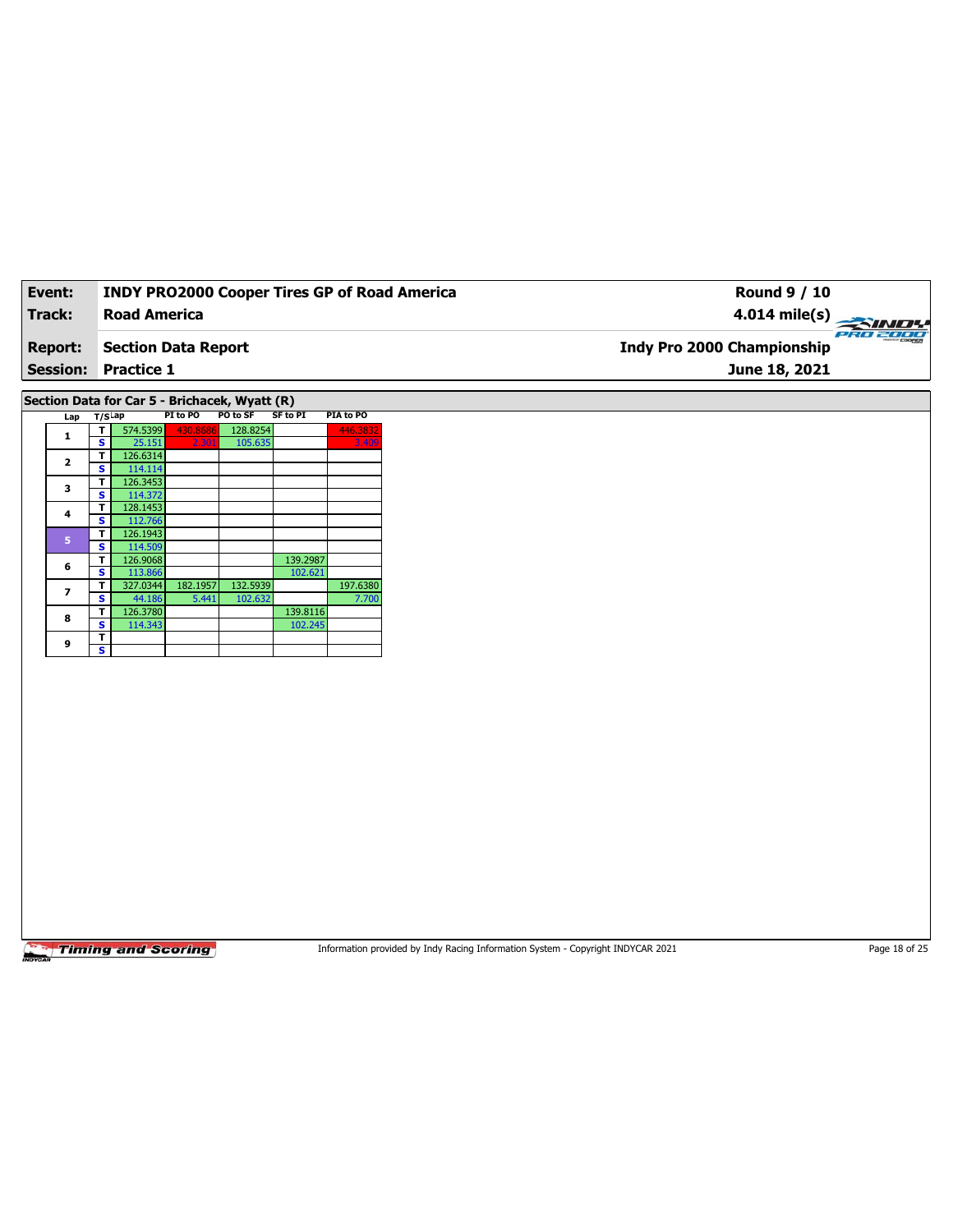| Event:          | <b>INDY PRO2000 Cooper Tires GP of Road America</b> |          |                 |                 |                 |          |                 |          |                 |          | <b>Round 9 / 10</b>               |                   |                 |
|-----------------|-----------------------------------------------------|----------|-----------------|-----------------|-----------------|----------|-----------------|----------|-----------------|----------|-----------------------------------|-------------------|-----------------|
| Track:          | <b>Road America</b>                                 |          |                 |                 |                 |          |                 |          |                 |          |                                   |                   |                 |
| <b>Report:</b>  | <b>Section Data Report</b>                          |          |                 |                 |                 |          |                 |          |                 |          | <b>Indy Pro 2000 Championship</b> |                   | <b>PRO 2000</b> |
| <b>Session:</b> | <b>Practice 1</b>                                   |          |                 |                 |                 |          |                 |          |                 |          | June 18, 2021                     |                   |                 |
|                 |                                                     |          |                 |                 |                 |          |                 |          |                 |          |                                   |                   |                 |
|                 | Section Data for Car 51 - Abel, Jacob               |          |                 |                 |                 |          |                 |          |                 |          |                                   |                   |                 |
| Lap             | T/SI12 to I13 I13 to I14 I14 to SF                  | SF to I1 | <b>I1 to I2</b> | <b>I2 to I3</b> | <b>I3 to I4</b> | 14 to 15 | <b>I5 to 16</b> | 16 to 17 | <b>I7 to I8</b> | I8 to 19 | <b>19 to 110</b>                  | <b>I10 to I11</b> | I11 to I12      |

| Lap                     |   | 175.14 w 115 | *** ~ ~ ** |         | .       |         | <br>    | .       | .       | 13 W 19 | w      | ., w.u  | 10 W 19 | w.c     |        |         |
|-------------------------|---|--------------|------------|---------|---------|---------|---------|---------|---------|---------|--------|---------|---------|---------|--------|---------|
|                         | т | 5.6446       | 4.1292     | 7.5004  | 5.8200  | 10.315: | 11.0557 | 15.9685 | 13.8854 | 14.0293 | 9.5679 | 14.6850 | 9.2260  | 9.3724  | 9.7860 | 5.5863  |
|                         | s | 93.009       | 106.998    | 129.448 | 144.564 | 114.748 | 85.106  | 105.164 | 73.164  | 80.724  | 80.026 | 91.420  | 121.421 | 127.599 | 82.980 | 86.291  |
| $\overline{\mathbf{z}}$ | т | 9.1140       |            |         |         |         | 9.7138  | 12.4738 | 11.0509 | 12.0769 | 9.1361 | 12.1347 | 8.0874  | 8.0721  | 9.2235 | 4.1034  |
|                         | s | 57.604       |            |         |         |         | 96.863  | 134.628 | 91.930  | 93.774  | 83.808 | 110.633 | 138.515 | 148.153 | 88.041 | 117.475 |
| 3                       | т | 5.5588       | 4.1865     | 7.4675  | 5.7691  | 9.8554  | 9.2691  | 12.1442 | 10.9803 | 11.8017 | 8.1129 | 12.0430 | 8.1768  | 8.1619  | 8.7769 | 4.0485  |
|                         | s | 94.445       | 105.534    | 130.018 | 145.840 | 120.100 | 101.510 | 138.281 | 92.521  | 95.961  | 94.378 | 111.476 | 137.001 | 146.523 | 92.521 | 119.068 |
| 4                       | т | 5.4058       | 4.1596     | 7.5025  | 5.8425  | 9.8930  | 9.1663  | 12.3494 | 10.8401 | 11.6677 | 8.0244 | 11.9727 | 8.1372  | 8.1206  | 8.7121 | 4.0279  |
|                         | s | 97.118       | 106.217    | 129.411 | 144.007 | 119.644 | 102.649 | 135.984 | 93.718  | 97.063  | 95.419 | 112.130 | 137.667 | 147.269 | 93.209 | 119.677 |
| 5                       | т | 5.3403       | 4.1671     | 7.5267  | 5.9096  | 9.8742  | 9.1021  | 12.4190 | 10.7926 | 11.6810 | 7.9515 | 11.9702 | 8.2161  | 8.2278  | 8.7088 | 4.0409  |
|                         | s | 98.309       | 106.025    | 128.995 | 142.372 | 119.872 | 103.373 | 135.222 | 94.130  | 96.952  | 96.294 | 112.154 | 136.345 | 145.350 | 93.244 | 119.292 |
| 6                       | т | 5.3401       |            |         |         |         | 9.5511  | 12.4766 | 11.0602 | 11.8284 | 8.0663 | 11.9747 | 8.1609  | 8.1950  | 8.7234 | 4.0432  |
|                         | s | 98.313       |            |         |         |         | 98.513  | 134.597 | 91.853  | 95.744  | 94.924 | 112.111 | 137.268 | 145.932 | 93.088 | 119.224 |
|                         | т | 5.3914       | 4.1635     | 7.5508  | 5.8728  | 9.8402  | 9.1534  | 12.3330 | 10.8082 | 11.6818 | 8.0394 | 11.9770 | 8.1602  | 8.1620  | 8.6373 | 4.0421  |
|                         | s | 97.377       | 106.117    | 128.584 | 143.264 | 120.286 | 102.793 | 136.165 | 93.994  | 96.946  | 95.241 | 112.090 | 137.279 | 146.522 | 94.016 | 119.256 |
| 8                       | т | 5.3314       | 4.2849     | 7.6174  | 5.9003  | 9.9629  | 9.1207  | 12.3757 | 10.8076 | 11.7533 | 8.0220 | 12.0425 | 8.1903  | 8.1928  | 8.7887 | 4.0706  |
|                         | s | 98.473       | 103.111    | 127.459 | 142.597 | 118.804 | 103.162 | 135.695 | 94.000  | 96.356  | 95.448 | 111.480 | 136.775 | 145.971 | 92.397 | 118.421 |
| 9                       |   | 5.4112       | 4.1907     | 7.5253  | 5.8998  | 9.8226  | 9.1692  | 12.3767 | 10.6850 | 11.6474 | 8.0065 | 12.0172 | 8.1856  |         | 8.7857 | 4.0270  |
|                         | s | 97.021       | 105.428    | 129.019 | 142.609 | 120.501 | 102.616 | 135.684 | 95.078  | 97.232  | 95.633 | 111.715 | 136.853 |         | 92.428 | 119.703 |
| 10                      | т | 5.6660       |            |         |         |         |         |         |         |         |        |         |         |         |        |         |
|                         | s | 92.658       |            |         |         |         |         |         |         |         |        |         |         |         |        |         |

Information provided by Indy Racing Information System - Copyright INDYCAR 2021 Page 19 of 25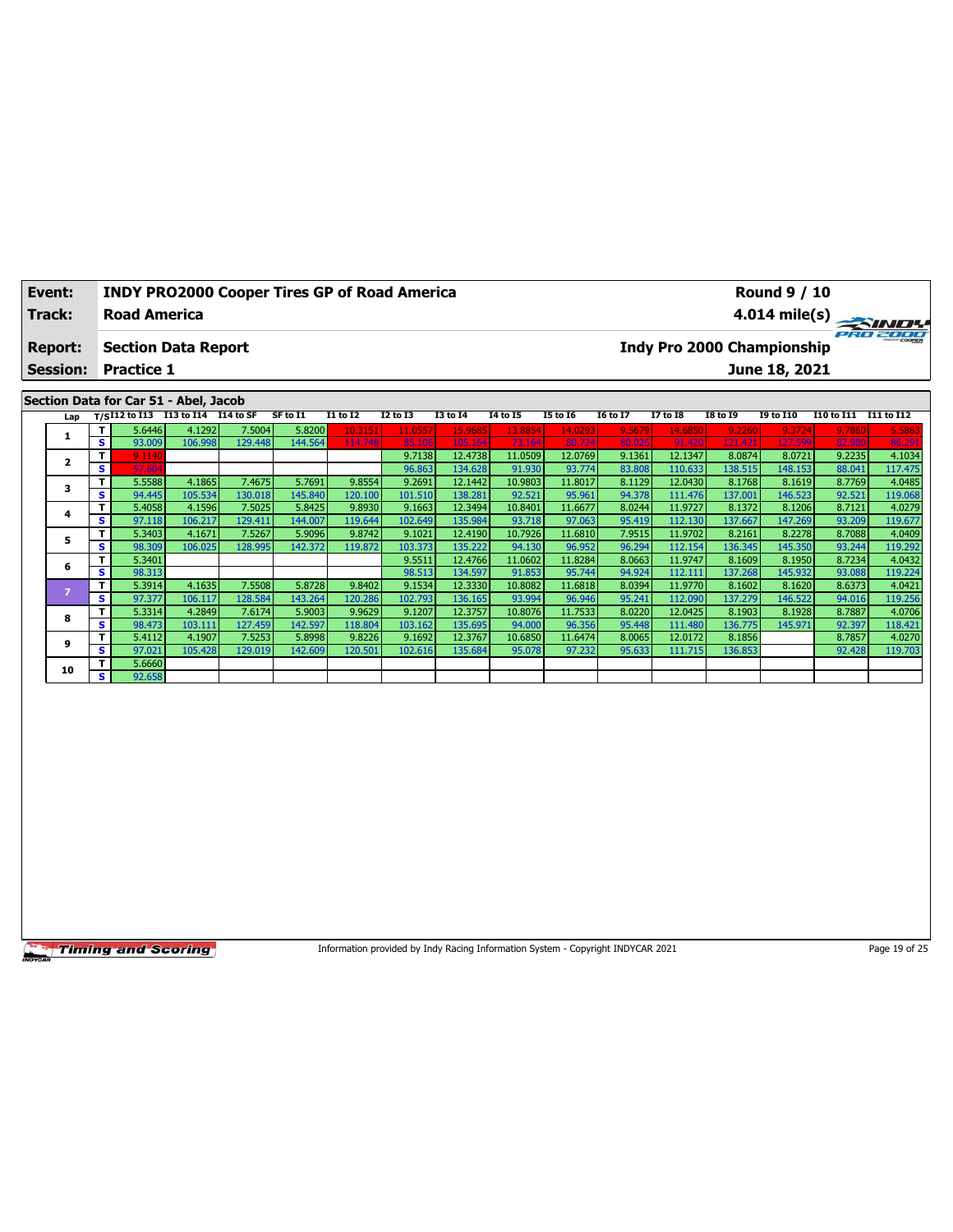| Event:          | <b>INDY PRO2000 Cooper Tires GP of Road America</b> | Round 9 / 10                      |          |
|-----------------|-----------------------------------------------------|-----------------------------------|----------|
| Track:          | <b>Road America</b>                                 | $4.014 \text{ mile(s)}$           |          |
| <b>Report:</b>  | <b>Section Data Report</b>                          | <b>Indy Pro 2000 Championship</b> | eRo 2000 |
| <b>Session:</b> | <b>Practice 1</b>                                   | June 18, 2021                     |          |
|                 |                                                     |                                   |          |

**Section Data for Car 51 - Abel, Jacob**

|  | Lap            | $T/S$ Lap |          | PI to PO | PO to SF | <b>SF to PI</b> | PIA to PO |
|--|----------------|-----------|----------|----------|----------|-----------------|-----------|
|  | 1              | т         | 146.5718 |          | 129.1450 | 168.0964        |           |
|  |                | s         | 98.589   |          | 105.373  | 85.040          |           |
|  | $\overline{2}$ | т         | 428.3085 | 279.5070 | 127.2155 |                 | 296.6931  |
|  |                | s         | 33.738   | 3.547    | 106.971  |                 | 5.129     |
|  |                | т         | 126.3526 |          |          |                 |           |
|  | з              | S         | 114.366  |          |          |                 |           |
|  | 4              | т         | 125.8218 |          |          |                 |           |
|  |                | s         | 114.848  |          |          |                 |           |
|  | 5              | т         | 125.9279 |          |          | 137.8050        |           |
|  |                | s         | 114.751  |          |          | 103.734         |           |
|  | 6              | т         | 326.3271 | 189.7405 | 124.7811 |                 | 205.1989  |
|  |                | Ś         | 44.282   | 5.225    | 109.058  |                 | 7.416     |
|  | $\overline{z}$ | т         | 125.8131 |          |          |                 |           |
|  |                | s         | 114.856  |          |          |                 |           |
|  | 8              | т         | 126.4611 |          |          |                 |           |
|  |                | s         | 114.268  |          |          |                 |           |
|  | 9              | т         | 251.6901 |          |          | 139.6300        |           |
|  |                | s         | 57.413   |          |          | 102.378         |           |
|  | 10             | т         |          |          |          |                 |           |
|  |                | s         |          |          |          |                 |           |

**Timing and Scoring** 

Information provided by Indy Racing Information System - Copyright INDYCAR 2021 Page 20 of 25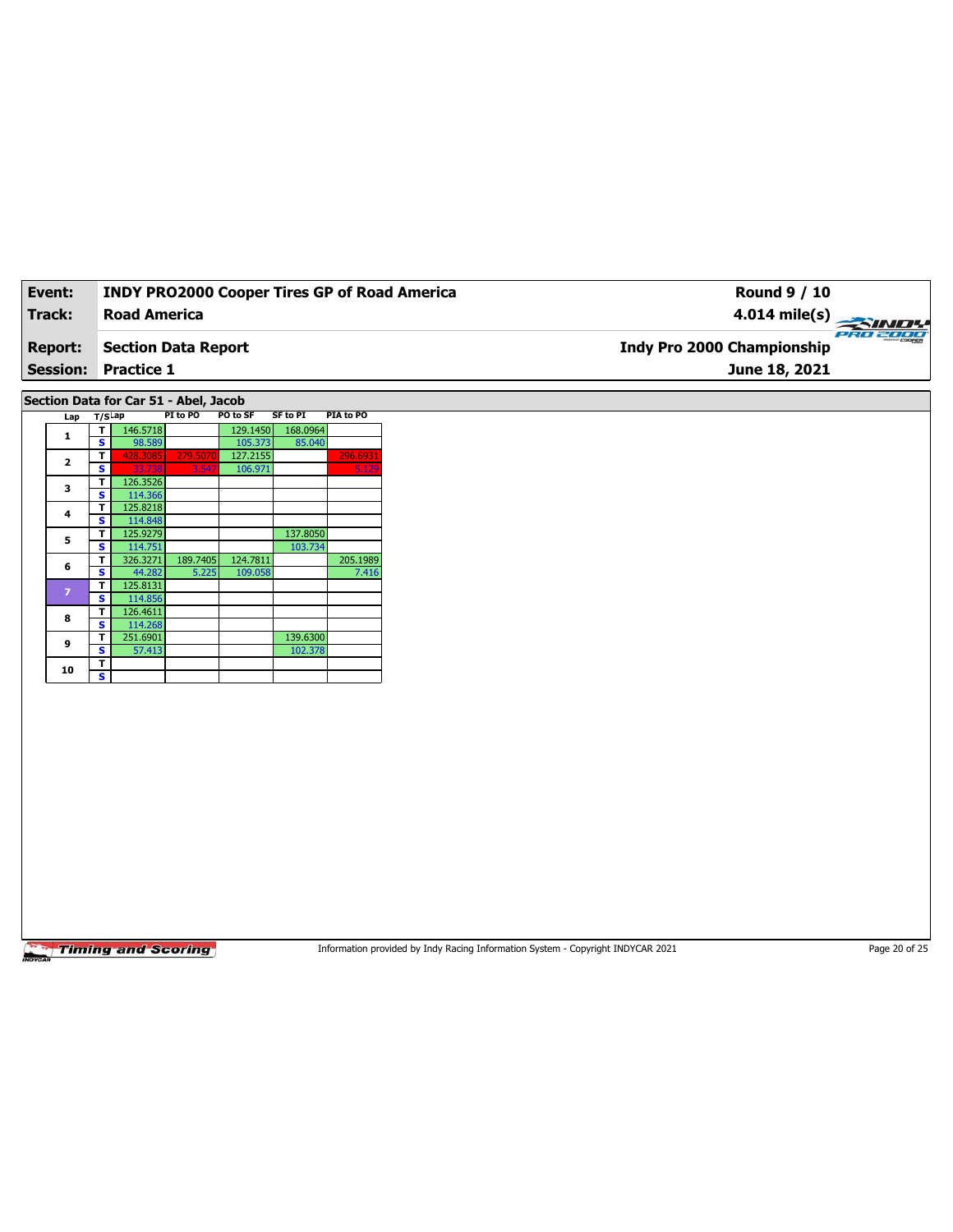| Event:                                       | <b>INDY PRO2000 Cooper Tires GP of Road America</b>                                                                                                                                                                                                                                                       | <b>Round 9 / 10</b> |                 |                 |                 |                            |                 |                 |          |                 |               |                       |          |
|----------------------------------------------|-----------------------------------------------------------------------------------------------------------------------------------------------------------------------------------------------------------------------------------------------------------------------------------------------------------|---------------------|-----------------|-----------------|-----------------|----------------------------|-----------------|-----------------|----------|-----------------|---------------|-----------------------|----------|
| Track:<br><b>Road America</b>                |                                                                                                                                                                                                                                                                                                           |                     |                 |                 |                 | $4.014 \text{ mile(s)}$    |                 |                 |          |                 |               |                       |          |
| <b>Section Data Report</b><br><b>Report:</b> |                                                                                                                                                                                                                                                                                                           |                     |                 |                 |                 | Indy Pro 2000 Championship |                 |                 |          |                 |               |                       | PRO 2000 |
|                                              | <b>Session: Practice 1</b>                                                                                                                                                                                                                                                                                |                     |                 |                 |                 |                            |                 |                 |          |                 | June 18, 2021 |                       |          |
|                                              |                                                                                                                                                                                                                                                                                                           |                     |                 |                 |                 |                            |                 |                 |          |                 |               |                       |          |
|                                              | Section Data for Car 55 - Gold, Reece (R)                                                                                                                                                                                                                                                                 |                     |                 |                 |                 |                            |                 |                 |          |                 |               |                       |          |
|                                              | $\frac{1}{2}$ = $\frac{1}{2}$ = $\frac{1}{2}$ = $\frac{1}{2}$ = $\frac{1}{2}$ = $\frac{1}{2}$ = $\frac{1}{2}$ = $\frac{1}{2}$ = $\frac{1}{2}$ = $\frac{1}{2}$ = $\frac{1}{2}$ = $\frac{1}{2}$ = $\frac{1}{2}$ = $\frac{1}{2}$ = $\frac{1}{2}$ = $\frac{1}{2}$ = $\frac{1}{2}$ = $\frac{1}{2}$ = $\frac{1$ |                     | <b>11 to 12</b> | <b>12 to 13</b> | <b>13 to 14</b> | <b>14 to 15</b>            | <b>15 to 16</b> | <b>16 to 17</b> | 17 to 18 | <b>IS to 19</b> | 19 to 110     | 110 to 111 111 to 112 |          |

| Lap |      |          | T/SI12 to I13 I13 to I14 I14 to SF |         | SF to I1 | <b>I1 to I2</b> | <b>I2 to I3</b> | <b>I3 to I4</b> | 14 to 15 | <b>I5 to 16</b> | <b>16 to 17</b> | <b>I7 to I8</b> | <b>I8 to 19</b> | <b>I9 to I10</b> | I10 to I11 I11 to I12 |         |
|-----|------|----------|------------------------------------|---------|----------|-----------------|-----------------|-----------------|----------|-----------------|-----------------|-----------------|-----------------|------------------|-----------------------|---------|
|     | т.   | 240.1808 |                                    |         |          |                 | 10.1927         | 12.5380         | 11.6339  | 12.0342         | 8.3359          | 12.1474         | 8.2295          | 8.2181           | 8.9107                | 4.1444  |
|     | s.   | 2.186    |                                    |         |          |                 | 92.312          | 133.9381        | 87.323   | 94.107          | 91.854          | 110.517         | 136.123         | 145.521          | 91.131                | 116.312 |
|     | T.   | 5.5851   | 4.1631                             | 7.5306  | 5.8454   | 9.8961          | 9.2337          | 12.3430         | 10.9639  | 11.8405         | 8.2360          | 11.9918         | 8.1509          | 8.1477           | 8.7635                | 4.1013  |
|     | s l  | 94.000   | 106.127                            | 128.929 | 143.936  | 119.606         | 101.899         | 136.054         | 92.659   | 95.646          | 92.968          | 111.952         | 137.436         | 146.779          | 92.662                | 117.535 |
| 3   | T.   | 5.4407   | 4.1117                             | 7.4809  | 5.8464   | 9.7304          | 9.1483          | 12.3697         | 10.9276  | 11.6148         | 8.1371          | 11.8654         | 8.1333          | 8.1353           | 8.7301                | 4.0703  |
|     | S    | 96.495   | 107.454                            | 129.785 | 143.911  | 121.643         | 102.851         | 135.761         | 92.967   | 97.505          | 94.098          | 113.144         | 137.733         | 147.002          | 93.017                | 118.430 |
| 4   | T.   | 5.5195   | 4.1054                             | 7.4696  | 5.8324   | 9.7524          | 9.1842          | 12.2847         | 10.8615  | 11.6799         | 8.1012          | 11.8760         | 8.0962          | 8.0944           | 8.7528                | 4.0747  |
|     | s i  | 95.117   | 107.619                            | 129.981 | 144.257  | 121.369         | 102.449         | 136.700         | 93.533   | 96.961          | 94.515          | 113.043         | 138.365         | 147.745          | 92.776                | 118.302 |
| 5   | т.   | 5.4186   | 4.1577                             | 7.5086  | 5.8373   | 9.7212          | 9.1273          | 12.3116         | 10.8721  | 11.6649         | 8.1176          | 11.9284         | 8.1130          | 8.1064           | 8.7932                | 4.0633  |
|     | S    | 96.888   | 106.265                            | 129.306 | 144.136  | 121.758         | 103.087         | 136.401         | 93.442   | 97.086          | 94.324          | 112.547         | 138.078         | 147.527          | 92.349                | 118.634 |
| 6   | T.   | 5.4201   |                                    |         |          |                 | 9.3709          | 12.3836         | 10.9451  | 11.6748         | 8.1196          | 11.8817         | 8.1142          | 8.1172           | 8.7102                | 4.0627  |
|     | S    | 96.862   |                                    |         |          |                 | 100.408         | 135.608         | 92.819   | 97.004          | 94.300          | 112.989         | 138.058         | 147.330          | 93.229                | 118.652 |
|     | T.   | 5.3968   | 4.1563                             | 7.5139  | 5.8474   | 9.8532          | 9.0783          | 12.2988         | 10.8319  | 11.6265         | 8.1336          | 11.9562         | 8.0881          | 8.0550           | 8.7538                | 4.0427  |
|     | s.   | 97.280   | 106.301                            | 129.215 | 143.887  | 120.127         | 103.644         | 136.543         | 93.789   | 97.407          | 94.138          | 112.285         | 138.503         | 148.468          | 92.765                | 119.238 |
| 8   | T.   | 5.4187   | 4.1250                             | 7.4576  | 5.8323   | 9.7798          | 9.0773          | 12.2567         | 10.8166  | 11.6519         | 8.1400          | 11.9441         | 8.1274          | 8.0544           | 8.6806                | 4.0395  |
|     | IS I | 96.887   | 107.107                            | 130.191 | 144.259  | 121.029         | 103.655         | 137.012         | 93.921   | 97.194          | 94.064          | 112.399         | 137.833         | 148.479          | 93.547                | 119.333 |
| 9   | T.   | 5.5237   |                                    |         |          |                 |                 |                 |          |                 |                 |                 |                 |                  |                       |         |
|     | s l  | 95.045   |                                    |         |          |                 |                 |                 |          |                 |                 |                 |                 |                  |                       |         |

Information provided by Indy Racing Information System - Copyright INDYCAR 2021 Page 21 of 25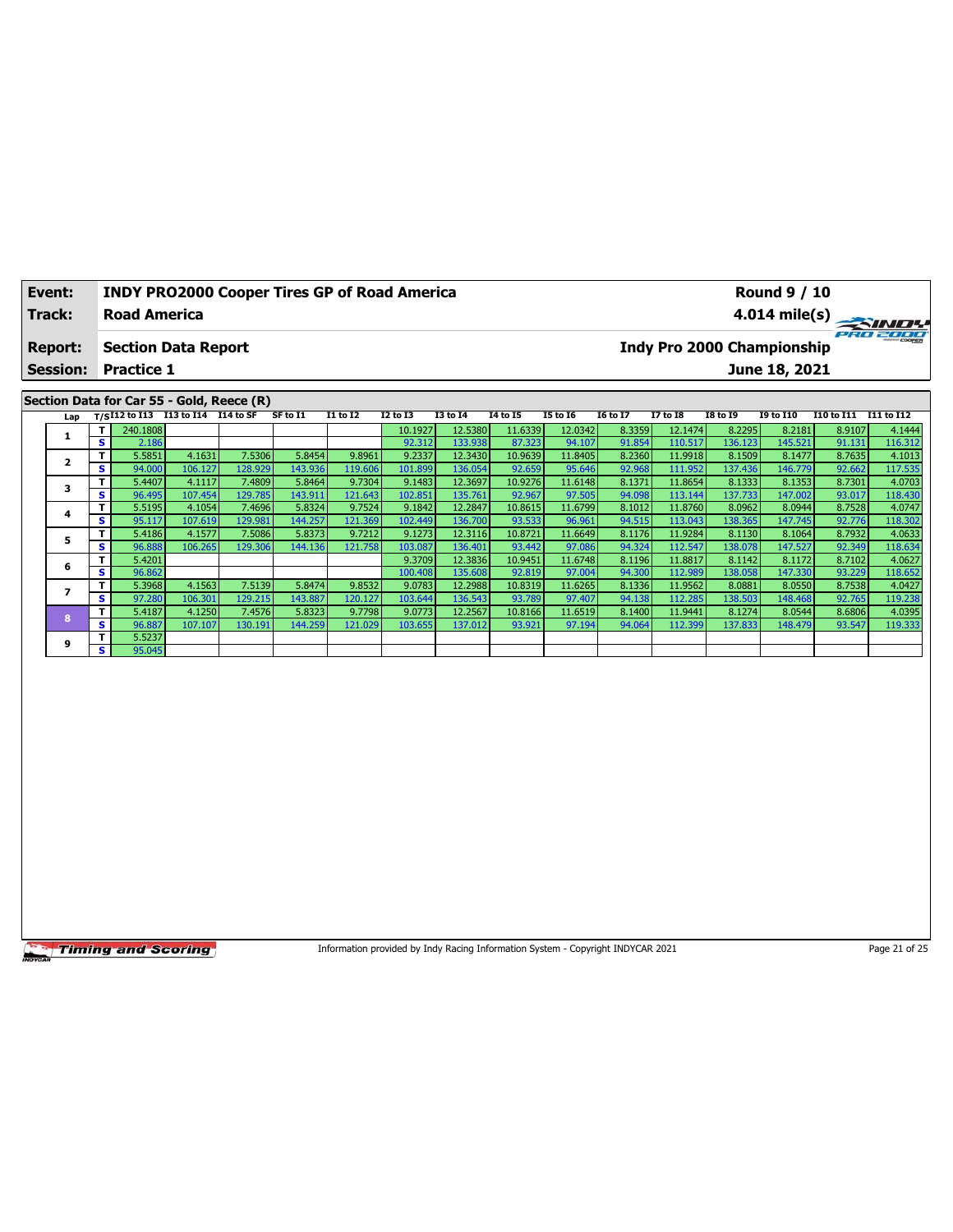|  | Event:                   |    |                            |          |                                           |                     |           | <b>INDY PRO2000 Cooper Tires GP of Road America</b><br><b>Round 9 / 10</b> |       |
|--|--------------------------|----|----------------------------|----------|-------------------------------------------|---------------------|-----------|----------------------------------------------------------------------------|-------|
|  | Track:                   |    | <b>Road America</b>        |          |                                           |                     |           | $4.014 \text{ mile(s)}$                                                    |       |
|  | <b>Report:</b>           |    | <b>Section Data Report</b> |          |                                           |                     |           | <b>Indy Pro 2000 Championship</b>                                          | PRO 2 |
|  | <b>Session:</b>          |    | <b>Practice 1</b>          |          |                                           |                     |           | June 18, 2021                                                              |       |
|  |                          |    |                            |          | Section Data for Car 55 - Gold, Reece (R) |                     |           |                                                                            |       |
|  | Lap $T/S$ Lap            |    |                            | PI to PO | PO to SF                                  | <b>SF to PI</b>     | PIA to PO |                                                                            |       |
|  |                          |    | 725.8602                   | 348.2808 | 127.8641                                  |                     | 363.0675  |                                                                            |       |
|  | 1                        | s. | 19.908                     | 2.846    | 106.429                                   |                     | 4.191     |                                                                            |       |
|  | $\overline{2}$           |    | 126.7926                   |          |                                           |                     |           |                                                                            |       |
|  |                          | s. | 113.969                    |          |                                           |                     |           |                                                                            |       |
|  | 3                        |    | 125.7420                   |          |                                           |                     |           |                                                                            |       |
|  |                          | s. | 114.921                    |          |                                           |                     |           |                                                                            |       |
|  | 4                        | т  | 125.6849                   |          |                                           |                     |           |                                                                            |       |
|  |                          | s  | 114.973                    |          |                                           |                     |           |                                                                            |       |
|  | 5                        | s  | 125.7412<br>114.922        |          |                                           | 137.1259<br>104.247 |           |                                                                            |       |
|  |                          |    | 270.6109                   | 135.1190 | 124.0893                                  |                     | 150.6078  |                                                                            |       |
|  | 6                        | s. | 53.399                     | 7.337    | 109.666                                   |                     | 10.104    |                                                                            |       |
|  |                          |    | 125.6325                   |          |                                           |                     |           |                                                                            |       |
|  | $\overline{\phantom{a}}$ | s. | 115.021                    |          |                                           |                     |           |                                                                            |       |
|  | 8                        |    | 125.4019                   |          |                                           | 138.4792            |           |                                                                            |       |
|  |                          | s. | 115.233                    |          |                                           | 103.228             |           |                                                                            |       |

**<sup>9</sup> <sup>T</sup> S**

Information provided by Indy Racing Information System - Copyright INDYCAR 2021 Page 22 of 25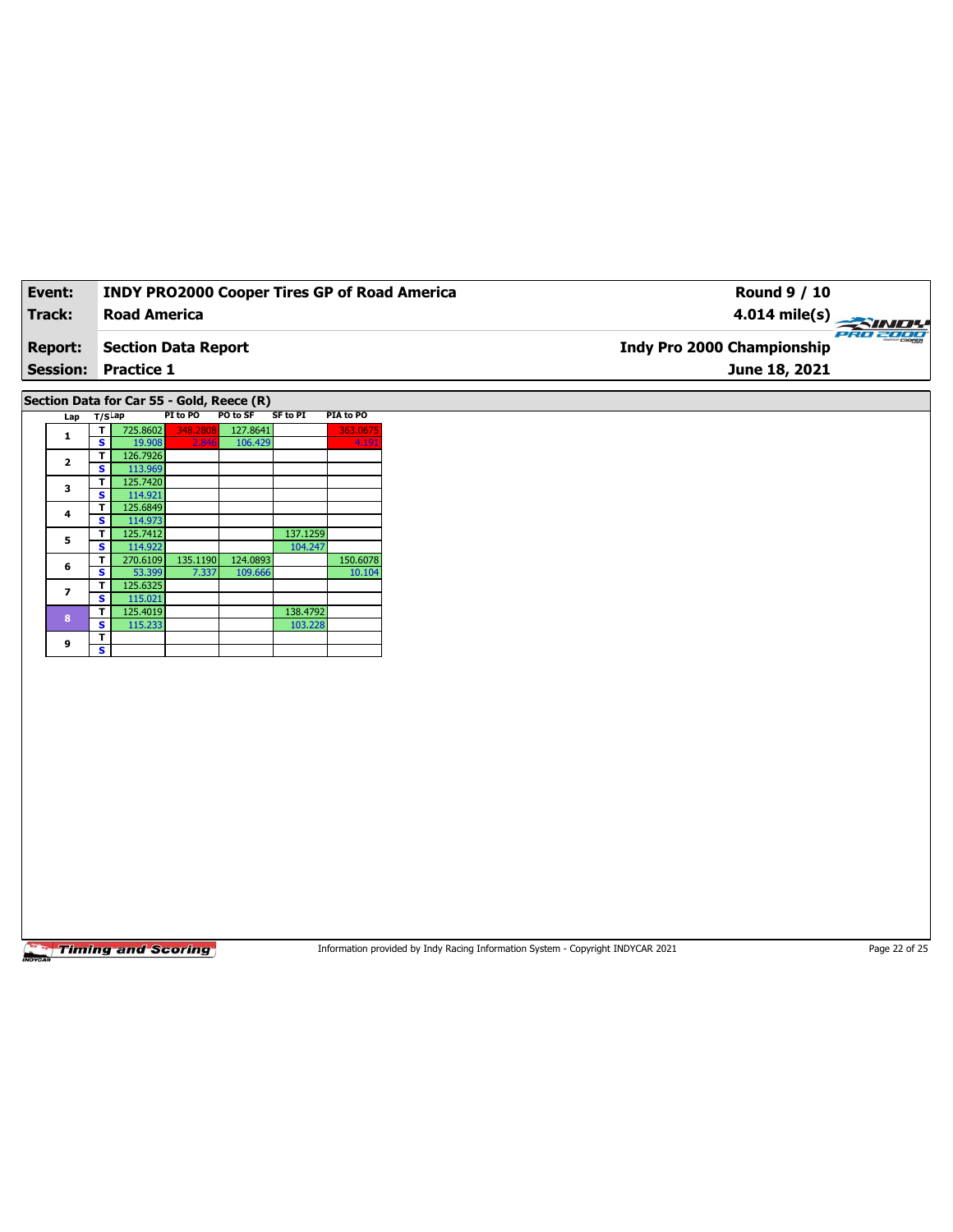| Event:          | <b>INDY PRO2000 Cooper Tires GP of Road America</b> | <b>Round 9 / 10</b>                    |
|-----------------|-----------------------------------------------------|----------------------------------------|
| Track:          | <b>Road America</b>                                 | 4.014 mile(s)                          |
| <b>Report:</b>  | <b>Section Data Report</b>                          | PRO 2000<br>Indy Pro 2000 Championship |
| <b>Session:</b> | <b>Practice 1</b>                                   | June 18, 2021                          |
|                 | Section Data for Car 91 - Eves, Braden              |                                        |

| Lap |              |         | $T/S$ I12 to I13 I13 to I14 I14 to SF |         | SF to I1 | <b>I1 to I2</b> | I2 to I3 | <b>I3 to I4</b> | 14 to 15 | <b>I5 to 16</b> | <b>I6 to I7</b> | I7 to I8 | I8 to 19 | <b>I9 to I10</b> | I10 to I11 | I11 to I12 |
|-----|--------------|---------|---------------------------------------|---------|----------|-----------------|----------|-----------------|----------|-----------------|-----------------|----------|----------|------------------|------------|------------|
|     | $\mathbf{T}$ | 5.4591  | 4.1757                                | 7.6161  | 5.9088   | 10.0145         | 9.5985   | 14.9284         | 12.4735  | 12.2572         | 8.8508          | 12.6809  | 9.7149   | 10.4677          | 9.7578     | 5.5797     |
|     | s.           | 96.170  | 105.807                               | 127.481 | 142.392  | 118.192         | 98.027   | 112.492         | 81.445   | 92.395          | 86.510          | 105.868  | 115,310  | 114.248          | 83,220     | 86.393     |
| 2   | т            | 10.7261 |                                       |         |          |                 | 9.5764   | 12.5136         | 10.8641  | 11.6784         | 8.3615          | 12.0415  | 8.1941   | 8.2541           | 9.0723     | 4.1212     |
|     | s            | 48.946  |                                       |         |          |                 | 98.253   | 134.199         | 93.511   | 96.974          | 91.572          | 111.489  | 136.711  | 144.887          | 89.508     | 116.967    |
| 3   | T.           | 5.3898  | 4.1758                                | 7.5701  | 5.8859   | 9.8364          | 9.2114   | 12.4051         | 10.7675  | 11.6249         | 7.9732          | 11.8612  | 8.1909   | 8.2265           | 8.8206     | 4.0792     |
|     | s.           | 97.406  | 105.804                               | 128.256 | 142.946  | 120.332         | 102.146  | 135.373         | 94.350   | 97.420          | 96.032          | 113.184  | 136.765  | 145.373          | 92.062     | 118.172    |
|     | T.           | 5.3377  | 4.1559                                | 7.5429  | 5.8754   | 9.8220          | 9.1293   | 12.3986         | 10.7324  | 11.5344         | 7.9390          | 11.7535  | 8.1326   | 8.1951           | 8.7687     | 4.0784     |
|     | s.           | 98.357  | 106.311                               | 128.718 | 143.201  | 120.509         | 103.065  | 135.444         | 94.658   | 98.185          | 96.446          | 114.221  | 137.745  | 145.930          | 92.607     | 118.195    |
| 5   | T.           | 5.3608  | 4.1401                                | 7.5523  | 5.8992   | 9.7915          | 9.1522   | 12.4238         | 10.6717  | 11.5733         | 8.1043          |          |          | 8.2286           | 8.7492     | 4.0738     |
|     | s.           | 97.933  | 106.717                               | 128.558 | 142.623  | 120.884         | 102.807  | 135.169         | 95.197   | 97.855          | 94.478          |          |          | 145.336          | 92.814     | 118.328    |
| 6   | T.           | 5.3870  |                                       |         |          |                 | 9.4901   | 12.4397         | 10.8331  | 11.7210         | 8.0589          | 12.0325  | 8.2310   | 8.2219           | 9.1130     | 4.1165     |
|     | s.           | 97.457  |                                       |         |          |                 | 99.146   | 134.997         | 93.778   | 96.621          | 95.011          | 111.573  | 136.099  | 145.454          | 89.108     | 117.101    |
|     | т            | 5.3627  | 4.1304                                | 7.5658  | 5.9039   | 9.9606          | 9.2586   | 12.4105         | 10.7523  | 11.7224         | 7.9663          | 11.9882  | 8.1894   | 8.2152           | 8.8054     | 4.0687     |
|     | s.           | 97.898  | 106.967                               | 128.329 | 142.510  | 118.832         | 101.625  | 135.314         | 94.483   | 96.610          | 96.115          | 111.985  | 136.790  | 145.573          | 92.221     | 118.477    |
| 8   | T.           | 5.3643  | 4.1205                                | 7.5549  | 5.8999   | 9.8665          | 9.2019   | 12.3797         | 10.7468  | 11.5980         | 7.9944          | 11.8898  | 8.1674   | 8.1870           | 8.7796     | 4.0760     |
|     | s.           | 97.869  | 107.224                               | 128.514 | 142.606  | 119.965         | 102.252  | 135.651         | 94.531   | 97.646          | 95.777          | 112.912  | 137.158  | 146.074          | 92.492     | 118.264    |
| 9   | Τ.           | 5.3666  | 4.1535                                | 7.5325  | 5.9003   | 9.9295          | 9.1943   | 12.3819         | 10.6664  | 11.6070         | 7.9702          | 11.8657  | 8.1657   | 8.1639           | 8.8456     | 4.0869     |
|     | S            | 97.827  | 106.373                               | 128.896 | 142.597  | 119.204         | 102.336  | 135.627         | 95.244   | 97.570          | 96.068          | 113.141  | 137.187  | 146.487          | 91.802     | 117.949    |
| 10  | T.           | 5.5544  |                                       |         |          |                 |          |                 |          |                 |                 |          |          |                  |            |            |
|     | S            | 94.520  |                                       |         |          |                 |          |                 |          |                 |                 |          |          |                  |            |            |

Information provided by Indy Racing Information System - Copyright INDYCAR 2021 Page 23 of 25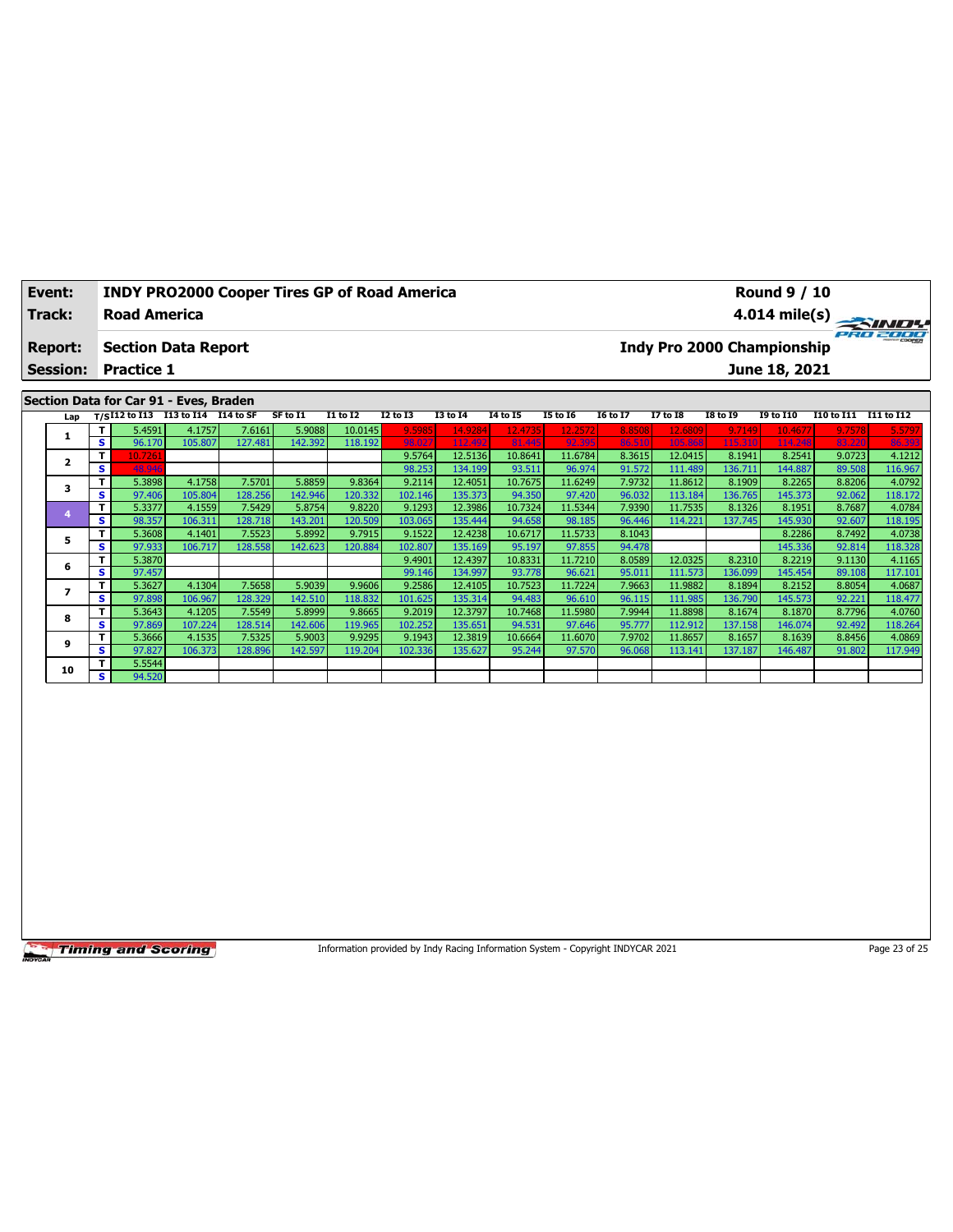| Event:          | <b>INDY PRO2000 Cooper Tires GP of Road America</b> | Round 9 / 10                      |          |
|-----------------|-----------------------------------------------------|-----------------------------------|----------|
| Track:          | <b>Road America</b>                                 | $4.014 \text{ mile(s)}$           |          |
| <b>Report:</b>  | Section Data Report                                 | <b>Indy Pro 2000 Championship</b> | PRO 2000 |
| <b>Session:</b> | <b>Practice 1</b>                                   | June 18, 2021                     |          |
|                 |                                                     |                                   |          |

**Section Data for Car 91 - Eves, Braden**

|  | Lap            | $T/S$ ap |          | PI to PO | PO to SF | SF to PI | PIA to PO |
|--|----------------|----------|----------|----------|----------|----------|-----------|
|  | 1              | т        | 139.4836 |          | 127.8606 | 158.1509 |           |
|  |                | S        | 103.599  |          | 106.432  | 90.388   |           |
|  | $\overline{2}$ | т        | 506.4446 | 361.7833 | 125.8788 |          | 377.4414  |
|  |                | S        | 28.533   | 2.740    | 108.107  |          | 4.032     |
|  | 3              | т        | 126.0185 |          |          |          |           |
|  |                | S        | 114.669  |          |          |          |           |
|  | 4              | т        | 125.3959 |          |          |          |           |
|  |                | Ś        | 115.238  |          |          |          |           |
|  | 5              | т        | 126.0275 |          |          | 137.6311 |           |
|  |                | S        | 114.661  |          |          | 103.865  |           |
|  | 6              | т        | 397.3695 | 260.3893 | 125.3823 |          | 275.9653  |
|  |                | s        | 36.365   | 3.807    | 108.535  |          | 5.514     |
|  | 7              | т        | 126.3004 |          |          |          |           |
|  |                | S        | 114.413  |          |          |          |           |
|  | 8              | т        | 125.8267 |          |          |          |           |
|  |                | s        | 114.844  |          |          |          |           |
|  | 9              | т        | 125.8300 |          |          | 139.0059 |           |
|  |                | S        | 114.841  |          |          | 102.837  |           |
|  | 10             | т        |          |          |          |          |           |
|  |                | Ś        |          |          |          |          |           |

Timing and Scoring

Information provided by Indy Racing Information System - Copyright INDYCAR 2021 Page 24 of 25